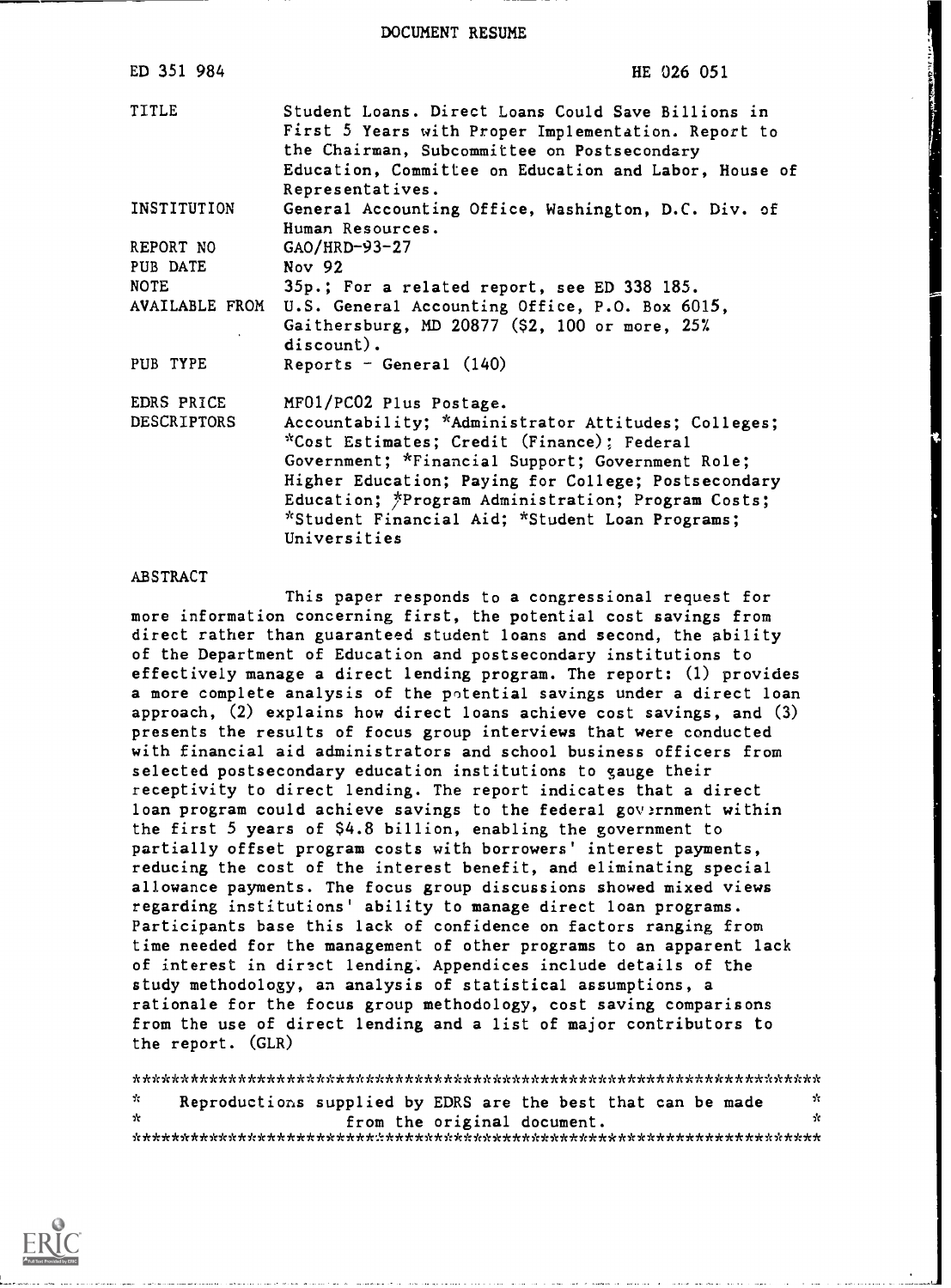

Report to the Chairman, Subcommittee on Postsecondary Education, Committee on Education and Labor, House of<br>Representatives  $\boldsymbol{\rho} \boldsymbol{\rho}$  and a  $\boldsymbol{\rho}$ 

## November 1992

X) ొన

r C لأمهم

نتتبا

# STUDENT LOANS

Direct Lo ave Billions 5 Years With Proper Implementation



DEPARTMENT OF EDUCATION Office of Educational Research and Improv EDJCATIONAL RESOURCES INFORMATION<br>CENTER (ERIC)

- .<br>Fhis document has been reproduced received from the person or organization lriginating it
- C. Minor changes have been made to improve subsequently and the production quality  $\frac{1}{2}$
- Points of view or opinions stated in th sdocu ment do not necessarily represent official OERI position or policy

BEST COPY AVAILABLE

r

GAO/HRD-93-27

82

 $\zeta$ 

1

ERIC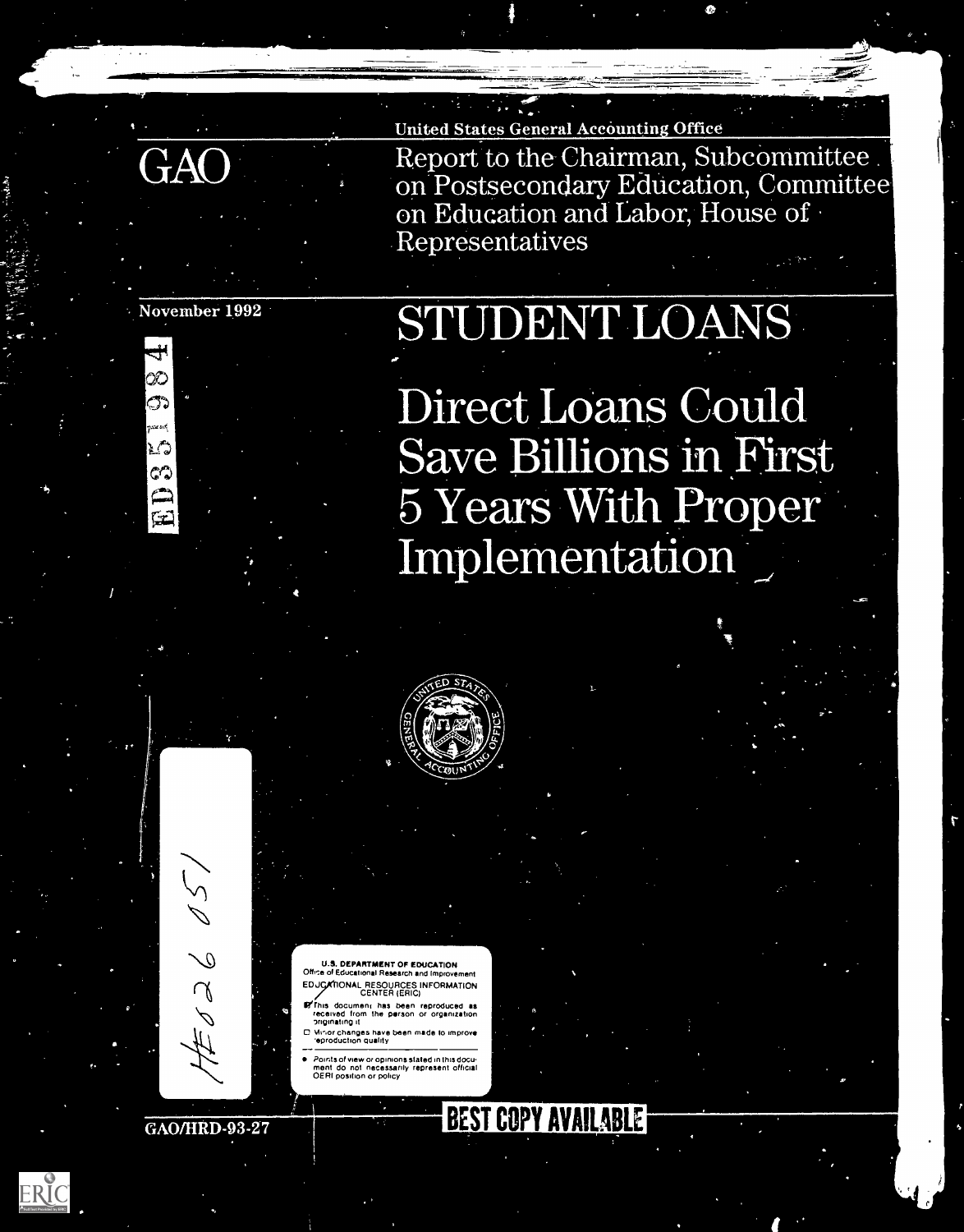### Human Resources Division

13-249663

November 25, 1992

The Honorable William D. Ford Chairman, Subcommittee on Postsecondary Education Committee on Education and Labor House of Representatives

Dear Mr. Chairman:

We previously reported that the federal government could save from \$620 million to \$1.5 billion annually by using direct rather than guaranteed loans to provide loan assistance to postsecondary students.' Subsequently, in reauthorizing the Higher Education Act of 1965, the Congress established a demonstration project to test the direct loan concept beginning in July 1994.

Because our previous analysis did not consider some federal expenditures associated with direct lending, such as the start-up costs, we noted that the results needed to be viewed with caution. Furthermore, while the prospect of cost savings generated widespread enthusiasm, some policymakers expressed doubt about the abilities of the Department of Education and postsecondary institutions to effectively manage the administrative responsibilities associated with direct lending. At your request, we conducted this follow-up study, which (1) contains a more complete analysis of the potential savings under a direct loan approach, (2) explains how direct loans achieve cost savings, and (3) presents the results of focus group interviews that we conducted with financial aid administrators and school business officers from selected postsecondary education institutions to gauge their receptivity to direct lending.

Background The main source of federal assistance for postsecondary students is the Federal Family Educational Loan Program (formerly the Stafford Student Loan Program)—about  $$13.5$  billion in loans were made to over 3 million students in fiscal year 1991. The program's delivery system is complex and multilayered, involving 5 kinds of loans, more than 7,500 educational institutions, about 7,800 commercial lenders, 35 secondary marketers, and 46 state or nonprofit agencies.2 Students typically apply through their

> 'Student Loans: Direct Loans Could Save Money and Simplify Program Administration (GAO/BUD-91-144BR, Sept. 27, 1991).

'The Stafford Student Loan Program consisted of four separate guaranteed loans: Stafford loans, Parent Loans for Undergraduate Students (PLUS), Supplemental Loans for Students (SLS), and consolidated loans.

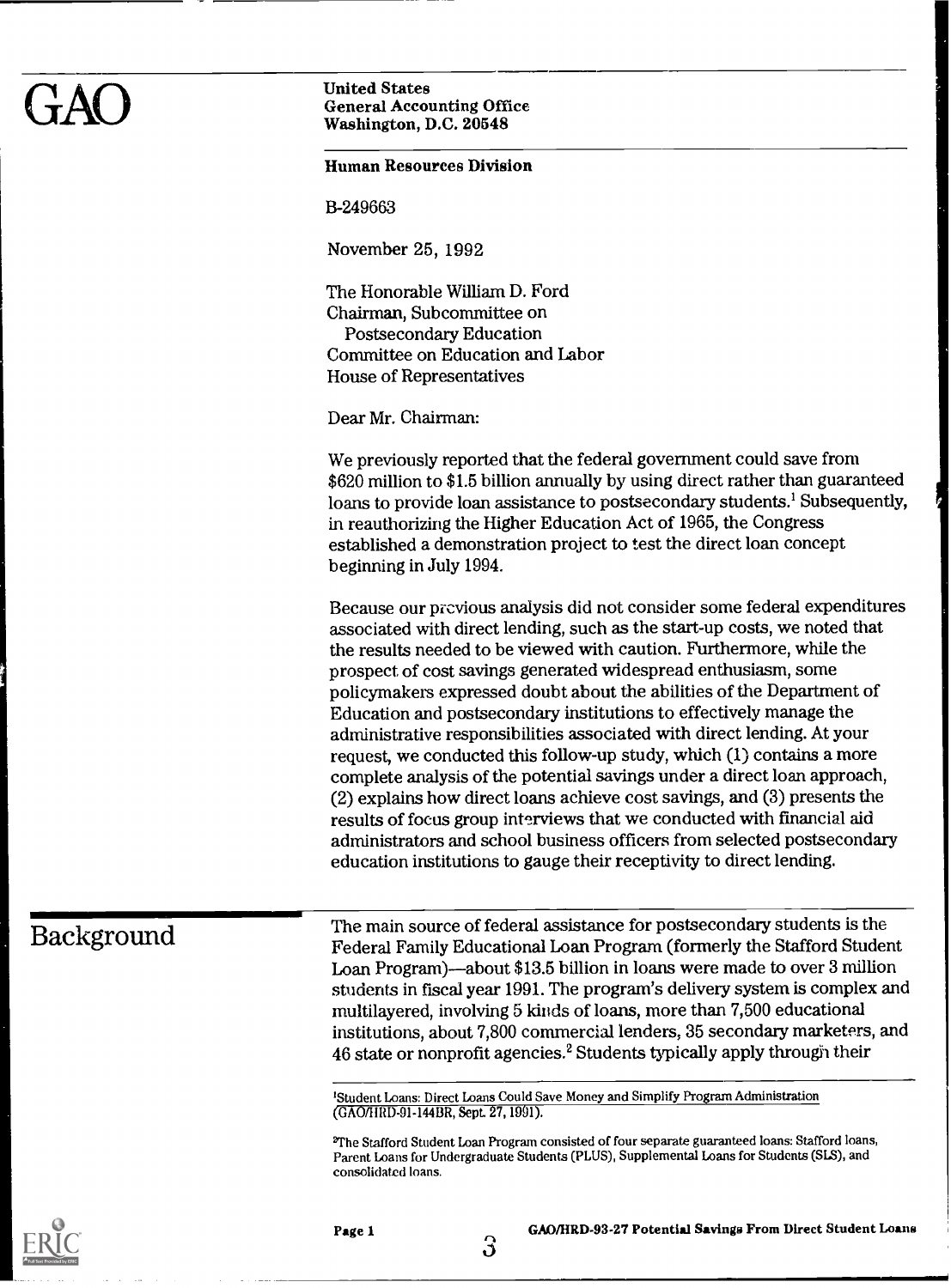|                                                                                   | school to receive a guaranteed student loan from a commercial bank or<br>other lender, who may hold the loan throughout its lifetime or sell it to a<br>secondary market purchaser. The note holder is responsible for servicing<br>and collecting on the loan. Each state establishes or designates a guaranty<br>agency to guarantee student loans under its jurisdiction. Guaranty<br>agencies insure lenders against default and are in turn reinsured by the<br>Department of Education. Guaranty agencies also monitor school and<br>lender compliance with program rules.                                                                                                                                                                                                                                                                                                                                                                                                                                             |
|-----------------------------------------------------------------------------------|------------------------------------------------------------------------------------------------------------------------------------------------------------------------------------------------------------------------------------------------------------------------------------------------------------------------------------------------------------------------------------------------------------------------------------------------------------------------------------------------------------------------------------------------------------------------------------------------------------------------------------------------------------------------------------------------------------------------------------------------------------------------------------------------------------------------------------------------------------------------------------------------------------------------------------------------------------------------------------------------------------------------------|
| High Costs and Lack of<br>Accountability Spurred the<br>Search for an Alternative | The need to restrain costs has been a principal reason for pursuing<br>alternatives to guaranteed student loans. The Stafford program's cost to<br>the federal government consists primarily of default claims and interest<br>subsidies. Education reimburses guaranty agencies for 100 percent of<br>default claims, unless defaults rise above specified levels in a given year.<br>These reimbursements more than doubled to \$3.2 billion between fiscal<br>years 1987 and 1991. The program's interest subsidies take two forms. The<br>first is called the "interest benefit"—interest payments made by Education<br>on behalf of the students while they attend school. The second is called<br>the "special allowance"—incentive payments made by Education to<br>lenders throughout the life of the loan to raise their interest revenue to<br>competitive levels. Interest subsidy costs have been highly volatile; for<br>example, special allowance costs nearly tripled between fiscal years 1987<br>and 1990. |
|                                                                                   | Concern about the financial integrity of guaranteed student loan programs<br>has also contributed to the interest in alternative approaches. Both we and<br>Education's Office of Inspector General have identified substantial<br>accountability problems related to Education's management of these<br>programs. For example, in April 1991 we found Education's Student Loan<br>Insurance Fund unauditable (GAO/AFMD-91-53ML). In addition, in March 1991<br>the Office of Inspector General and the Office of Management and Budget<br>completed a study that found that Education's poor management practices<br>contribute to high default rates, fraud, and abuse in the guaranteed student<br>loan programs.                                                                                                                                                                                                                                                                                                         |
|                                                                                   | Advocates see direct loans as an opportunity to simplify the loan process<br>and reduce costs by eliminating several financial intermediaries. Direct<br>lending would obviate the need for commercial lenders, guaranty agencies,<br>and secondary markets. The Department of the Treasury would raise loan<br>capital by issuing securities. Postsecondary institutions would act as<br>agents for Education and use federal funds to make loans to qualifying                                                                                                                                                                                                                                                                                                                                                                                                                                                                                                                                                             |
|                                                                                   | 4                                                                                                                                                                                                                                                                                                                                                                                                                                                                                                                                                                                                                                                                                                                                                                                                                                                                                                                                                                                                                            |



Page 2 GAO/HRD-93-27 Potential Savings From Direct Student Loans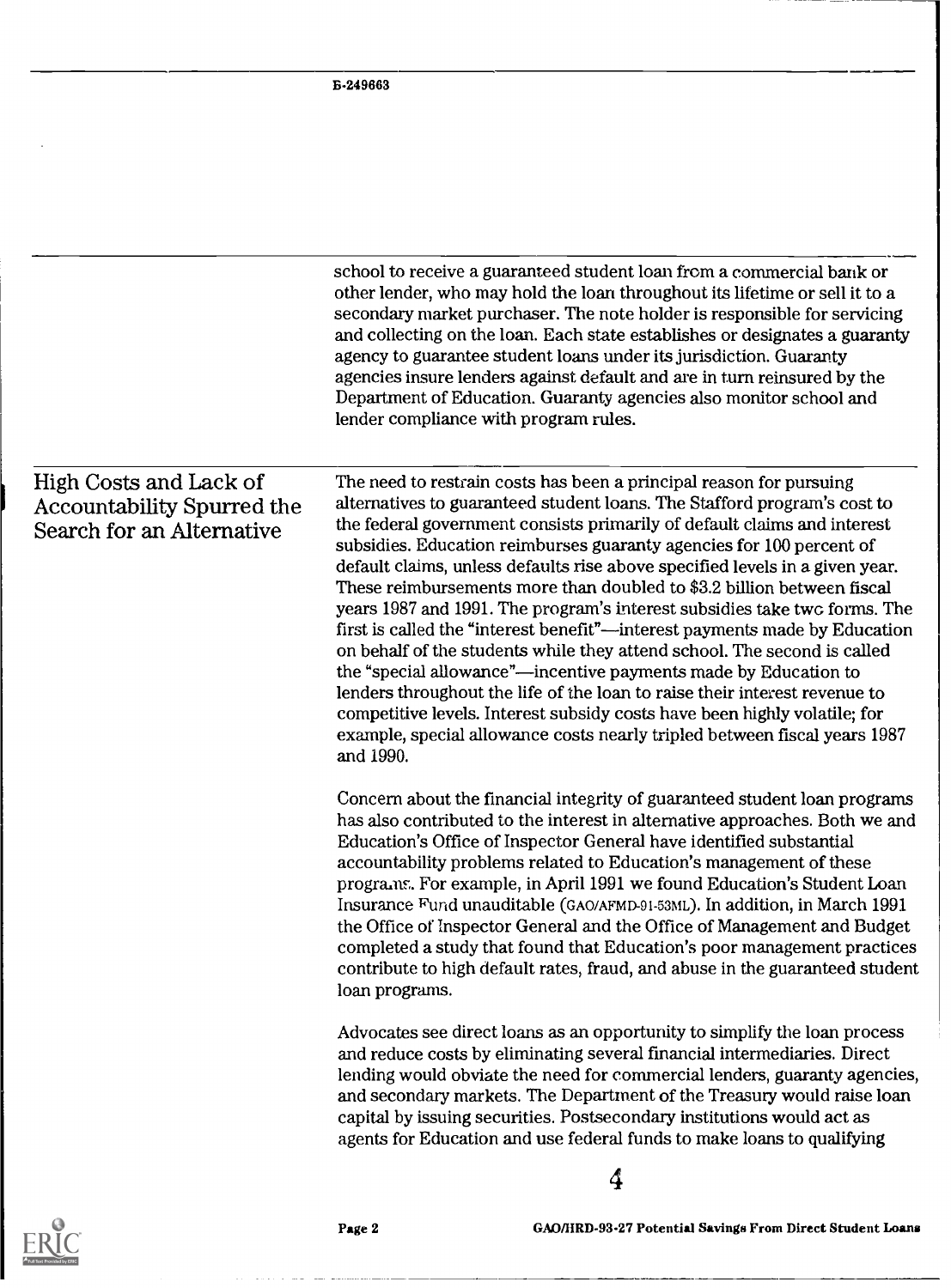|                          | students. Education would service and collect the loans, presumably by<br>contracting with private firms.                                                                                                                                                                                                                                                                                                                                                                                                                                                                                                                                                                                                                                                                                                                                                                                                                                                                |
|--------------------------|--------------------------------------------------------------------------------------------------------------------------------------------------------------------------------------------------------------------------------------------------------------------------------------------------------------------------------------------------------------------------------------------------------------------------------------------------------------------------------------------------------------------------------------------------------------------------------------------------------------------------------------------------------------------------------------------------------------------------------------------------------------------------------------------------------------------------------------------------------------------------------------------------------------------------------------------------------------------------|
| <b>Results in Brief</b>  | A switch to direct student loans could save the federal government about<br>\$4.8 billion—in present value terms—within the first 5 years of<br>implementation. <sup>3</sup> Adjusted to reflect loan repayments, direct loans could<br>cost about \$9.7 billion as opposed to \$14.6 billion for guaranteed loans<br>over this period. A direct loan program could achieve these savings by<br>enabling the government to partially offset program costs with borrowers'<br>interest payments, reducing the cost of the interest benefit, and<br>eliminating special allowance payments.                                                                                                                                                                                                                                                                                                                                                                                |
|                          | Our focus group participants' views were mixed regarding their ability to<br>administer a direct loan program, but clearly negative regarding<br>Education's ability to manage it. Generally, participants confident in their<br>ability to manage direct lending (1) expressed satisfaction with the<br>performance of program lenders and guaranty agencies, (2) gained<br>experience in administering direct lending through the Perkins Loan<br>Program, or (3) had sophisticated infrastructures (especially staff and<br>computer resources) supporting their student loan operations. <sup>4</sup> The reverse<br>conditions generally prevailed for those participants who expressed<br>misgivings about being able to administer direct lending. Participants<br>based their lack of confidence in Education's ability to manage the<br>program on factors ranging from its management of other programs to its<br>apparent lack of interest in direct lending. |
| Scope and<br>Methodology | Our earlier comparative cost analysis of guaranteed and direct student<br>loans focused on a 1-year cohort of Stafford loans--- the largest of the four<br>guaranteed student loan programs. For this report, we provided a more<br>comprehensive examination of the implications of direct lending by                                                                                                                                                                                                                                                                                                                                                                                                                                                                                                                                                                                                                                                                   |
|                          | <sup>3</sup> Unless otherwise stated, the dollar values we cite throughout this report are expressed in present<br>values as of October 1993.                                                                                                                                                                                                                                                                                                                                                                                                                                                                                                                                                                                                                                                                                                                                                                                                                            |

<sup>&#</sup>x27;About 3,000 of 8,000 schools in the Stafford Program also participate in the Perkins Loan Program. These schools use a combination of federal and school capital in a revolving loan fund to make low-interest rate student loans. These schools also originate loans and collect loan payments. The Perkins Program is much smaller than the Stafford Program—about \$860 million in loan volume for fiscal year 1991.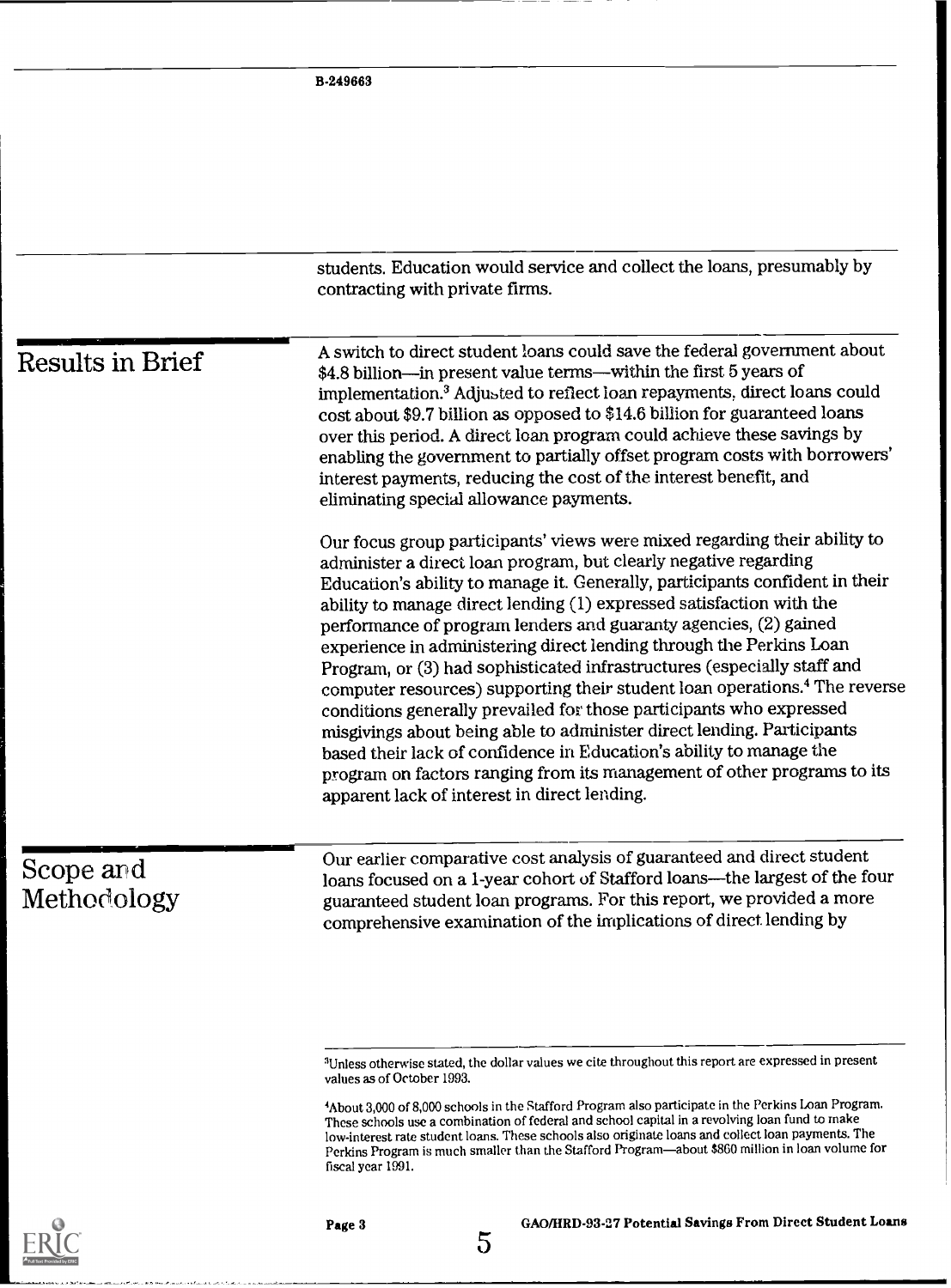B-249663

|                                                           | • expanding the cost comparison to include the SLS and PLUS programs;<br>• extending the analysis period to compare costs for loans made over a<br>5-year period (fiscal years 1994-98); <sup>5</sup><br>• estimating federal administrative costs for guaranteed and direct loans;<br>• incorporating estimates of the start-up costs associated with a direct loan<br>program;<br>• updating our economic assumptions and refining our computer simulation;<br>and<br>• conducting focus group interviews with financial aid administrators and<br>business officers from judgmentally selected postsecondary education<br>institutions.                                                                                                                     |
|-----------------------------------------------------------|----------------------------------------------------------------------------------------------------------------------------------------------------------------------------------------------------------------------------------------------------------------------------------------------------------------------------------------------------------------------------------------------------------------------------------------------------------------------------------------------------------------------------------------------------------------------------------------------------------------------------------------------------------------------------------------------------------------------------------------------------------------|
|                                                           | Appendixes I and II contain a detailed explanation of the assumptions that<br>underlie our baseline cost estimates and the results of our sensitivity<br>analysis on certain assumptions, such as future interest rates. Appendix III<br>details our objective, scope, and methodology with regard to focus groups<br>and discusses the limitations involved in reporting the results of these<br>groups. Briefly stated, the purpose of our focus groups was to elicit<br>discussion and identify issues, and the results are not necessarily<br>representative of postsecondary institutions as a whole. Appendix IV<br>contains the summary description of a direct student loan program we<br>used to elicit discussion from our focus group participants. |
| Direct Student Loans<br>Could Save Billions of<br>Dollars | Substituting direct for guaranteed student loans could save the federal<br>government about \$4.8 billion for loans made in fiscal years 1994-98 (see<br>table 1). Interest earnings from direct loans would allow the government<br>to partially offset its cost of subsidizing students' interest expenses and<br>supplying loan capital. The expected reductions in these costs would more<br>than compensate for the government's start-up and higher administrative<br>costs associated with direct lending. Because Education projects Stafford<br>loans to remain the largest program component, replacing them with<br>direct loans makes up the greatest proportion of expected savings—over<br>\$3 billion.                                          |

 $^5$ We use the phrase "loans made" throughout this report as a substitute for the more technically correct  $\hskip 10 pt$   $\hskip 10 pt$ term "loan commitments." The initial disbursement of some loans occurs during the year after the loan commitment. 6



 $\sim$  . . . . . .

 $\ddot{\phantom{0}}$ 

 $\overline{\phantom{a}}$ 

 $\sim$   $\sim$   $\sim$ 

للمنتقل والمتابعة

 $\frac{1}{2}$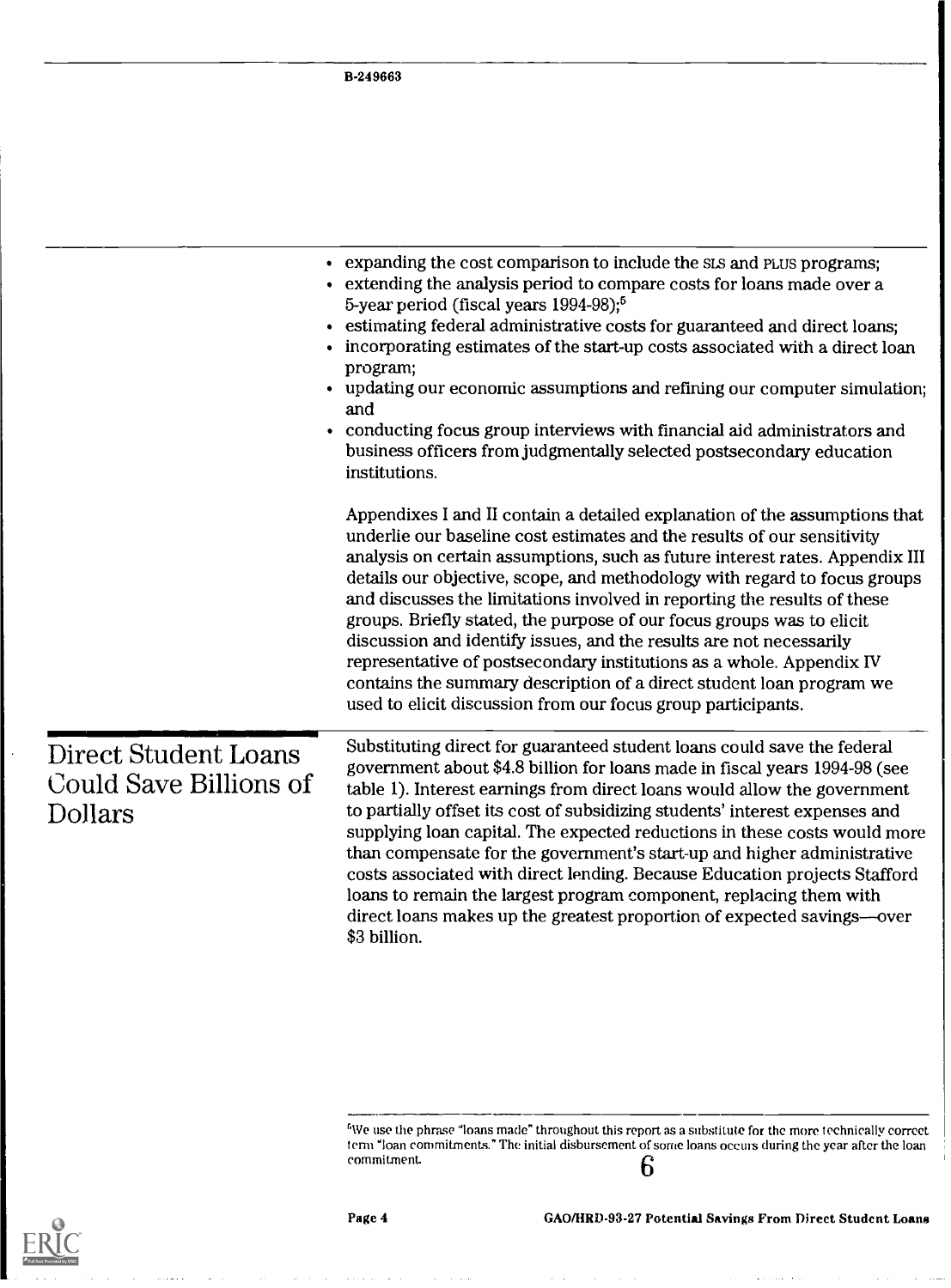### Table 1: Comparison of Federal Costs Under Guaranteed and Direct Student Loan Programs\*

| Present value (millions)         |                                    |                     |                   |
|----------------------------------|------------------------------------|---------------------|-------------------|
|                                  | Cost of student loan program using |                     |                   |
| Category                         | <b>Guaranteed loans</b>            | <b>Direct loans</b> | <b>Difference</b> |
| Program costs net of<br>receipts | \$14,298                           | \$9,229             | \$5,069           |
| Start-up costs                   |                                    | 54                  | $-54$             |
| Administrative costs             | 253                                | 445                 | $-192$            |
| <b>Net costs</b>                 | \$14,551                           | \$9,728             | \$4,623           |

aAppendix V contains an expanded version of this table along with brief descriptions of the cost categories.

## Interest Margin on Direct Loans Opens the Gateway for Cost Savings

The federal government could use interest earnings from direct student loans to curtail program costs. Unlike the case with guaranteed student loans, direct lending would mean the federal government-not commercial lenders—would receive students' interest payments. During repayment periods, the federal government could earn more from borrowers' interest than the interest it pays on debt securities. This difference is commonly referred to as a net interest margin. Based on the Congressional Budget Office's (cBo's) interest rate forecast, the government could realize about \$25.3 billion in interest earnings and incur about \$18.9 billion in interest expenses for direct loans made in fiscal years 1994-98—resulting in a net interest margin of about \$6.4 billion. The government could use these proceeds to partially offset program costs.

Direct student loans could also substantially reduce the cost of providing the interest benefit. For Stafford loans, Education makes interest payments to lenders on students' behalf as long as they attend school at loast half-time and during statutory loan deferment and grace periods. Most Stafford loans carry an 8-percent interest rate during these periods. Given this rate, the interest benefit could cost Education about \$7.24 billion for loans made during fiscal years 1994-98. By comparison, in a direct loan program the cost of the interest benefit would equal the government's cost of borrowing, which is expected to be below 8 percent. We assumed the cost of funds for each loan cohort would equal the interest rate on 10-year Treasury notes as forecast by CBO-7.1 percent. At this rate, we expect the interest benefit to cost about \$6.43 billion, or \$815 million less for the 5-year period.



Page 5 7 GAO/HRD-92 GAO/IIRD-93.27 Potential Savings From Direct Student Loans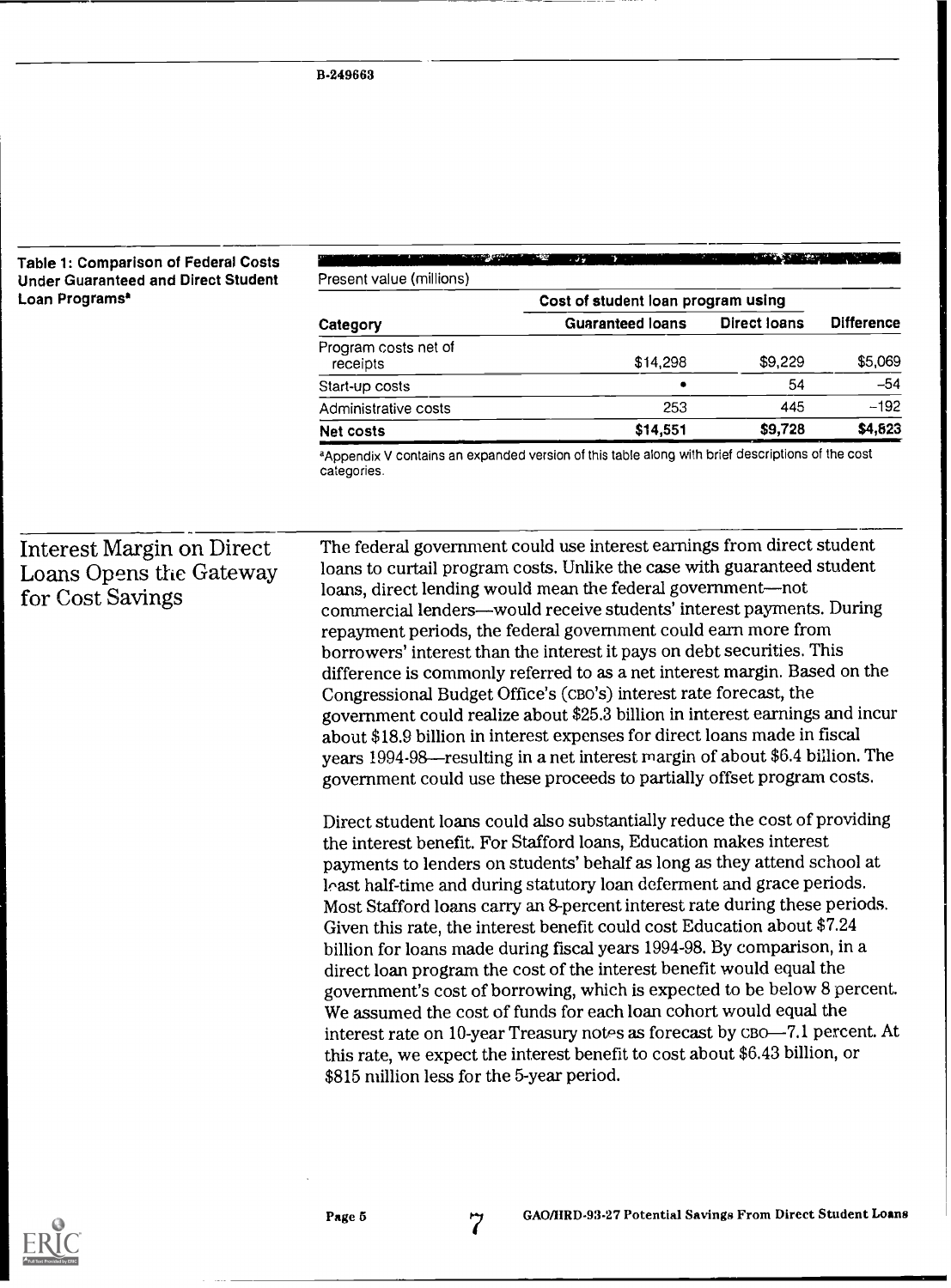|                                                                                     | Direct student loans would eliminate the other main interest<br>subsidy—special allowance payments to lenders. To ensure an adequate<br>stock of loan capital, lenders of guaranteed student loans receive the<br>special allowance from Education in addition to borrowers' interest<br>payments. For most loans, this subsidy is set equal to the bond equivalent<br>yield on 91-day Treasury bills plus an additional interest supplement of<br>3.25 percent. If the borrower's interest rate is below this guaranteed yield,<br>Education pays the difference. For loans made in fiscal years 1994-98,<br>Education could make about \$2.11 billion in special allowance payments.<br>Special allowance payments would not be needed under a direct loan<br>program.                                                                                                                                                                                                                                                                                                                                                                                                                                                                                                                                                                                                 |  |
|-------------------------------------------------------------------------------------|--------------------------------------------------------------------------------------------------------------------------------------------------------------------------------------------------------------------------------------------------------------------------------------------------------------------------------------------------------------------------------------------------------------------------------------------------------------------------------------------------------------------------------------------------------------------------------------------------------------------------------------------------------------------------------------------------------------------------------------------------------------------------------------------------------------------------------------------------------------------------------------------------------------------------------------------------------------------------------------------------------------------------------------------------------------------------------------------------------------------------------------------------------------------------------------------------------------------------------------------------------------------------------------------------------------------------------------------------------------------------|--|
| Lower Program Cost<br>Would Outweigh Start-Up<br>and Higher Administrative<br>Costs | One-time start-up costs and increases in administrative costs would lessen<br>but not offset the federal cost savings expected from a switch to direct<br>student loans. The government's start-up costs would consist of expenses<br>necessary to develop a direct loan program's infrastructure—such as<br>expenses for procuring and developing computer support systems and for<br>hiring and training oversight personnel—and could total about \$54 million.<br>Administrative costs for direct lending would mostly entail salary<br>expenses for Education staff and could total about \$445 million-about<br>\$192 million more than the administrative expense associated with<br>guaranteed loans. The higher administrative costs under direct lending<br>reflect, in part, the increased oversight responsibilities for postsecondary<br>institutions' and servicers' performance expected of Education. These two<br>factors could reduce the cost savings expected through the first year of<br>implementation by \$170 million—from about \$980 million to \$810 million.<br>Thereafter, a direct loan program could save over \$1 billion in each of the<br>following 4 years, for an overall savings of about \$4.8 billion. Appendix VI<br>illustrates our baseline estimate of the annual and cumulative cost savings<br>expected from direct loans. |  |
| <b>Savings Mostly Derived</b><br>From Stafford Loans                                | Most of the savings expected from direct lending would come from<br>Stafford loans. These loans could account for about \$3.2 billion, or roughly<br>two-thirds, of total savings. The savings associated from sts and PLUS could<br>total about \$1.1 billion and \$500 million, respectively. This distribution<br>reflects Education's projection that Stafford loans will comprise about<br>74 percent of the guaranteed student loans made in fiscal years 1994-98.<br>Similarly, Education expects sis and PLUs to comprise about 17 and 10<br>percent, respectively, of these loans. Appendix VII depicts our cost savings<br>estimate by loan type.                                                                                                                                                                                                                                                                                                                                                                                                                                                                                                                                                                                                                                                                                                              |  |
|                                                                                     | 8                                                                                                                                                                                                                                                                                                                                                                                                                                                                                                                                                                                                                                                                                                                                                                                                                                                                                                                                                                                                                                                                                                                                                                                                                                                                                                                                                                        |  |

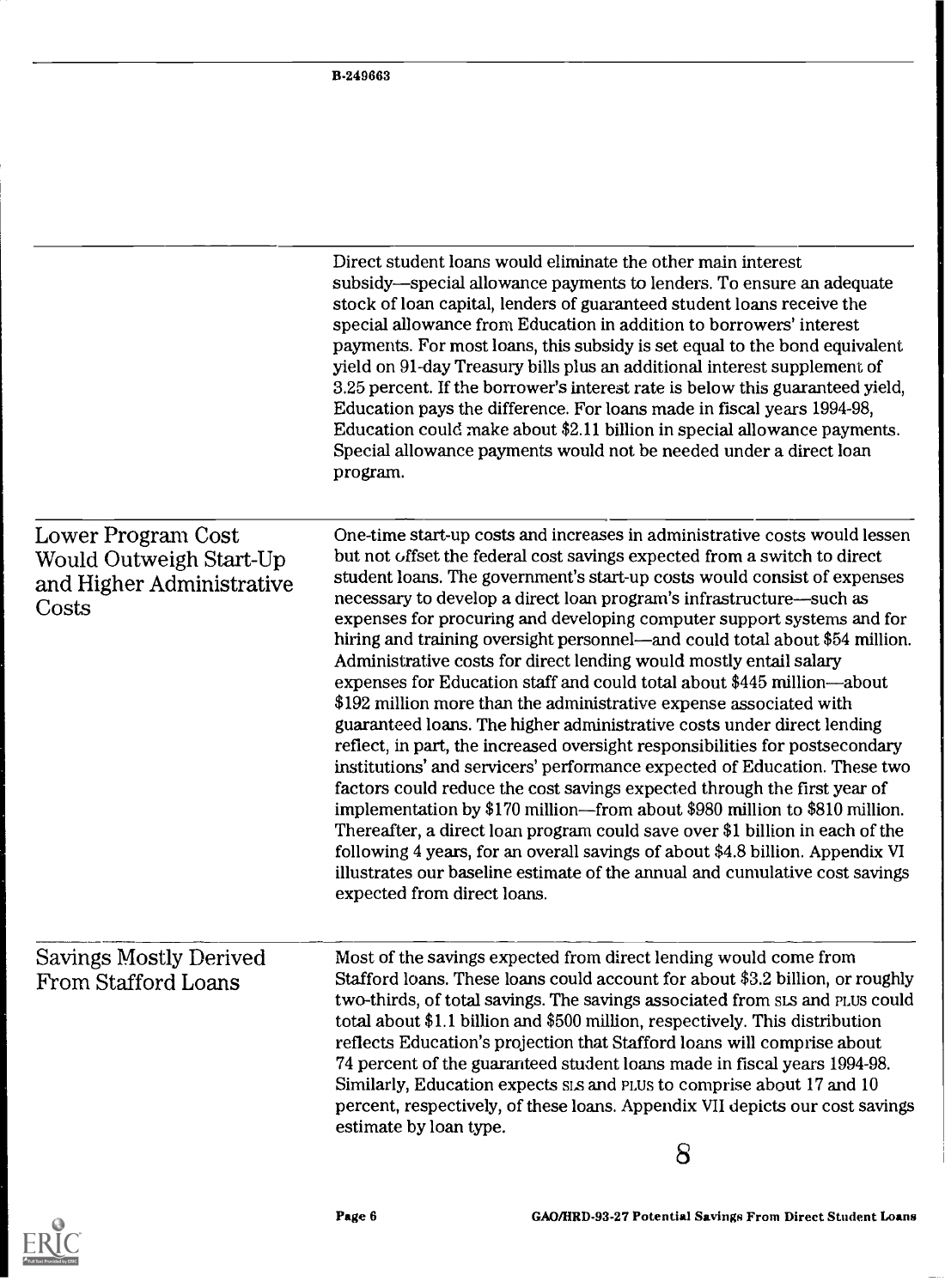| <b>Focus Groups</b><br><b>Express Concerns</b><br>About Direct Loan<br>Administration                                                                                                                                                                                                                                                                                                                                                                                                                                                                                                                                                                                                                      | Both financial aid administrators and business officers in our focus groups<br>were divided over the advisability of switching to a direct loan program.<br>Many of their concerns centered on whether such a program could be<br>efficiently administered, particularly at the national level. Participants also<br>suggested several ways to increase the likelihood of a successful direct<br>loan program.                                                                                                                                                                                                                                                                                                                                                                                                                                                                                                                         |
|------------------------------------------------------------------------------------------------------------------------------------------------------------------------------------------------------------------------------------------------------------------------------------------------------------------------------------------------------------------------------------------------------------------------------------------------------------------------------------------------------------------------------------------------------------------------------------------------------------------------------------------------------------------------------------------------------------|----------------------------------------------------------------------------------------------------------------------------------------------------------------------------------------------------------------------------------------------------------------------------------------------------------------------------------------------------------------------------------------------------------------------------------------------------------------------------------------------------------------------------------------------------------------------------------------------------------------------------------------------------------------------------------------------------------------------------------------------------------------------------------------------------------------------------------------------------------------------------------------------------------------------------------------|
| Some Characteristics of<br>Those Confident of Their<br>Ability to Manage Direct<br>Lending                                                                                                                                                                                                                                                                                                                                                                                                                                                                                                                                                                                                                 | Participants who spoke optimistically about their ability to administer a<br>direct loan program generally (1) expressed frustration with the numerous<br>intermediaries under the current program, (2) administered the Perkins<br>Loan Program, or (3) represented schools that had adequate computer<br>systems to help manage relatively large loan volumes.                                                                                                                                                                                                                                                                                                                                                                                                                                                                                                                                                                       |
| Poor Relations With<br>Intermediaries                                                                                                                                                                                                                                                                                                                                                                                                                                                                                                                                                                                                                                                                      | Some participants believed that eliminating commercial lenders and<br>guaranty agencies would ensure that students receive correct and<br>consistent information about their loan obligations. They said students are<br>often confused by interacting with multiple entities because they<br>frequently receive conflicting information. For example, when secondary<br>marketers purchase student loans, the promissory note holder and loan<br>servicer often change several times. This confuses students about where<br>they should send payments and who processes their deferments. Some<br>participants said that they would be glad to eliminate all the<br>miscommunication between the schools and these intermediaries.<br>Participants often cited the need to return checks to lenders for<br>cancellation after students fail to enroli for the required courses each<br>school session as a very labor-intensive task. |
| Many participants had gained confidence through years of handling a wide<br><b>Experience as Perkins Lenders</b><br>range of loan processing and servicing tasks, such as preparing and<br>executing promissory notes, maintaining loan records, safeguarding loan<br>documents, and collecting loan payments. They expressed little<br>reservation about accepting the liability for processing loan documents<br>since they already handle these functions. They envisioned direct lending<br>being easier to administer than the Perkins Program since the school<br>would not be responsible for loan servicing or collection, which they<br>considered the most troublesome and time-consuming tasks. |                                                                                                                                                                                                                                                                                                                                                                                                                                                                                                                                                                                                                                                                                                                                                                                                                                                                                                                                        |
| Adequate Infrastructures                                                                                                                                                                                                                                                                                                                                                                                                                                                                                                                                                                                                                                                                                   | Participants from schools that have computerized processes and<br>sufficiently trained staff believed that they could implement the program<br>with a minimal increase in their workload. These participants anticipated<br>making only a few changes in the way they report loan information, track                                                                                                                                                                                                                                                                                                                                                                                                                                                                                                                                                                                                                                   |

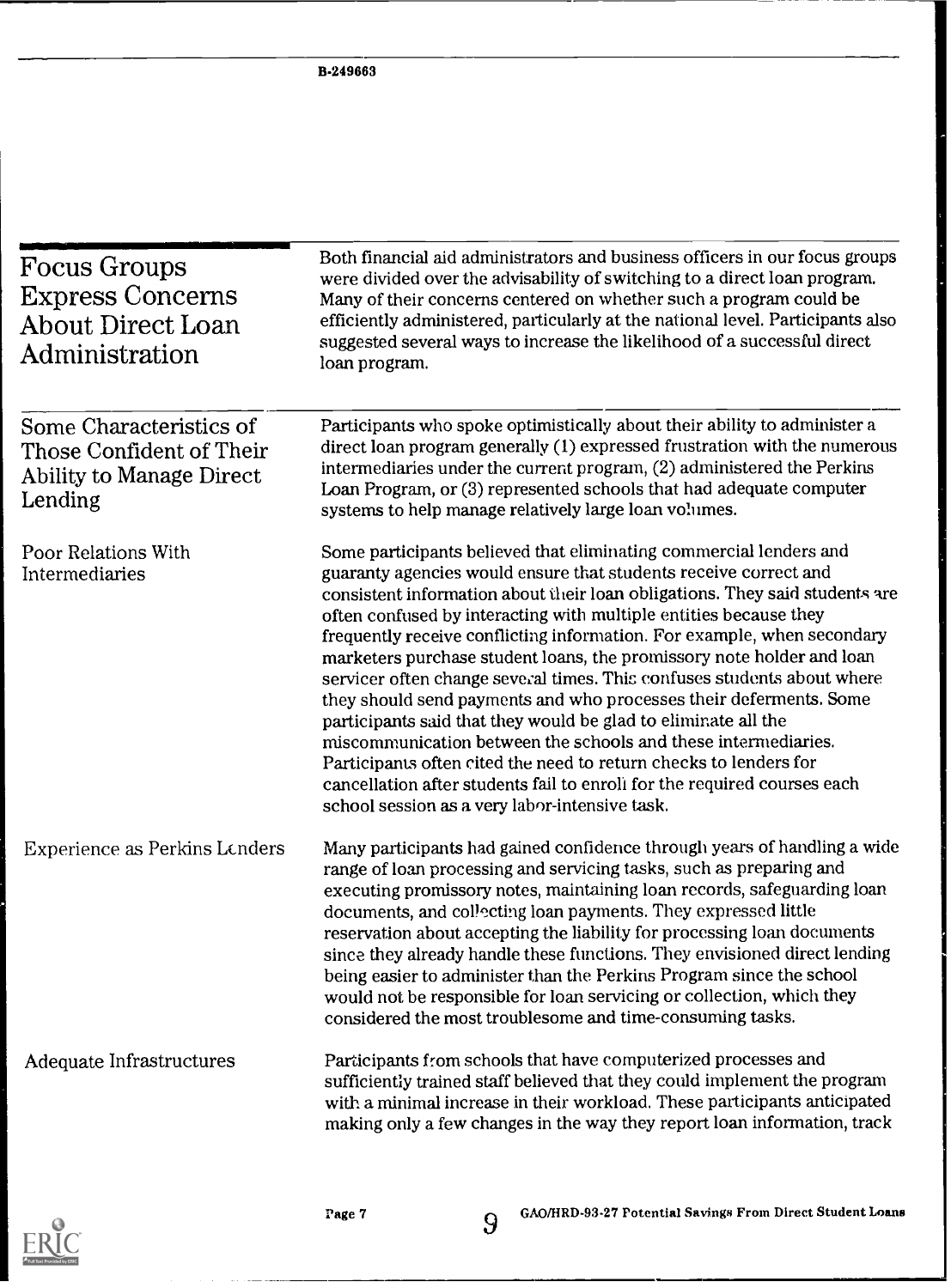|                                                                                                      | borrowers, or reconcile loar balances, since these processes are already<br>established and computerized.                                                                                                                                                                                                                                                                                                                                                                                                                                                                                                                                                                                                            |  |
|------------------------------------------------------------------------------------------------------|----------------------------------------------------------------------------------------------------------------------------------------------------------------------------------------------------------------------------------------------------------------------------------------------------------------------------------------------------------------------------------------------------------------------------------------------------------------------------------------------------------------------------------------------------------------------------------------------------------------------------------------------------------------------------------------------------------------------|--|
| Some Characteristics of<br><b>Those Concerned About</b><br>Their Ability to Manage<br>Direct Lending | Participants who voiced concern about their ability to manage a direct<br>loan program generally (1) believed that the current loan delivery system<br>worked reasonably well, (2) represented schools that had no expertise in<br>administering Perkins, or (3) relied on limited computer resources or<br>manual systems to manage relatively small loan volumes. Although these<br>participants cited some dissatisfaction with the Stafford program, most<br>were reluctant to endorse an untested program.                                                                                                                                                                                                      |  |
| <b>Effective Relations With</b><br>Intermediaries                                                    | These participants said they rely on lenders and guaranty agencies to<br>support their operation and carry out their responsibilities. They said<br>lenders and guaranty agencies give timely answers to inquiries, provide<br>brochures, and assist in borrower entrance and exit interviews. They also<br>viewed these intermediaries as powerful partners in lobbying Education or<br>the Congress to change onerous program requirements. Many business<br>officers believed that the current delivery system worked relatively well in<br>making funds available to the students quickly, sometimes within a few<br>days. They questioned whether Education could match their success in<br>this critical area. |  |
| No Experience With Perkins                                                                           | Some participants said they would have difficulty administering direct<br>lending because they lack experience in handling lender responsibilities.<br>They were concerned about being liable for a variety of problems, such as<br>making loan origination errors, losing promissory notes and other key<br>documents, and giving incorrect or incomplete loan disclosure<br>information.                                                                                                                                                                                                                                                                                                                           |  |
| Inadequate Infrastructures                                                                           | Participants from schools that had fewer staff and computer resources<br>wet also reluctant to go along with direct lending. These participants felt<br>that imposing more responsibility on their limited staff and other<br>resources would increase error rates and result in some task not being<br>performed at all. One participant from a proprietary school with about 500<br>students and 200 loans said she and a part-time clerk make up the entire<br>financial aid office and cannot handle any additional work. Another<br>participant, from a school with about an enrollment of about 150, said that<br>she maintains financial aid information on index cards in a box.                             |  |

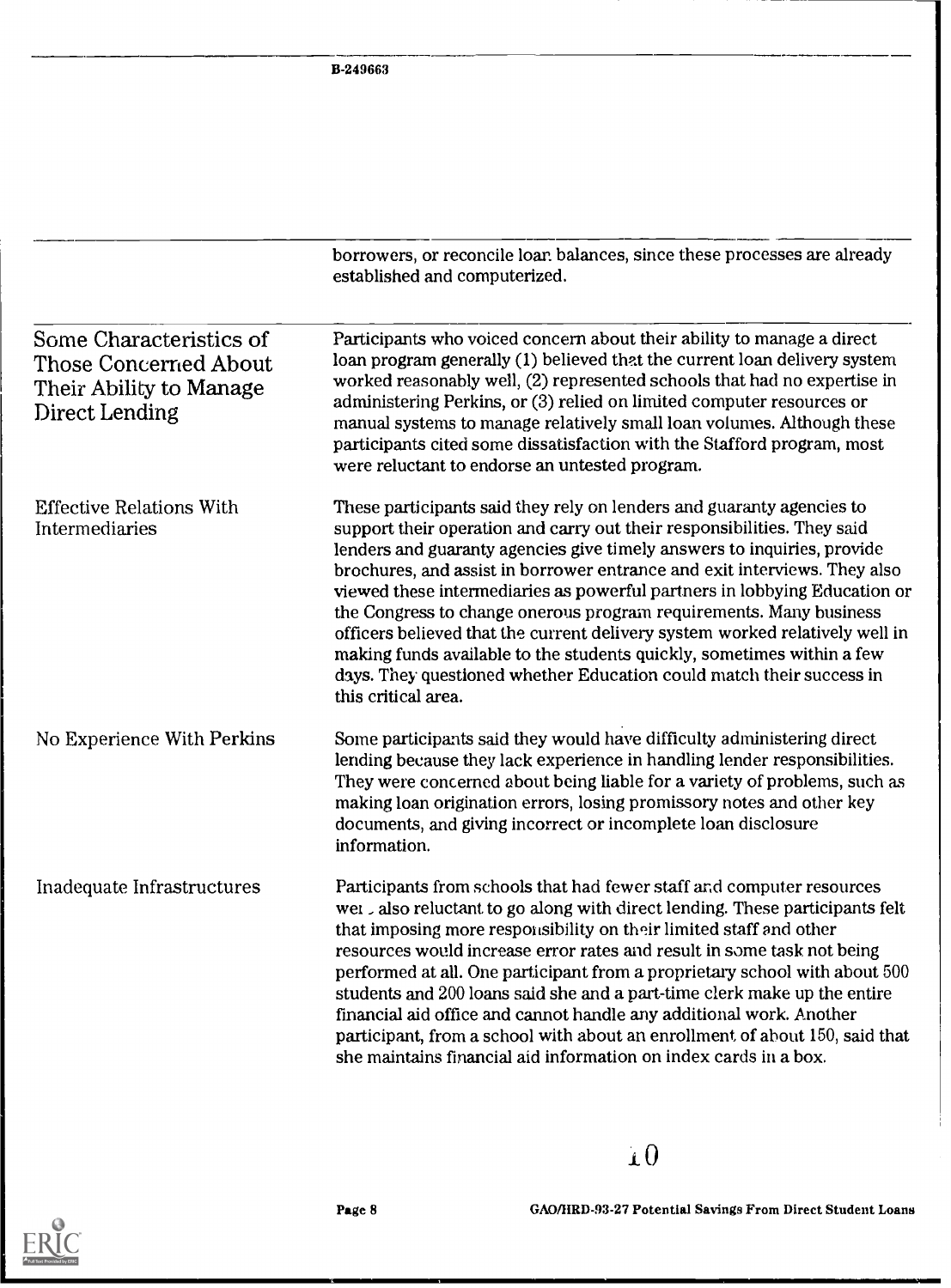| <b>Education Receives</b><br>"No Confidence Vote" | The majority of participants expressed little or no confidence in<br>Education's ability to manage a direct loan program. Specifically, these<br>participants said that they do not believe Education can either efficiently<br>distribute loan proceeds or effectively contract with private agencies for<br>servicing and collecting loans. In justifying their negative opinion, many<br>participants cited several problems, including burdensome regulations,<br>unrealistic program goals, broken commitments, unanswered inquiries,<br>unfair program audits, and misinformation. Many cited the Education<br>Secretary's public opposition to the direct loan proposal as evidence of<br>Education's unwillingness to provide effective leadership for such a<br>program. Many participants said that if Education fails to meet its<br>administrative commitments, the costs will be borne by schools, which                                                                                                                                                                                      |  |
|---------------------------------------------------|------------------------------------------------------------------------------------------------------------------------------------------------------------------------------------------------------------------------------------------------------------------------------------------------------------------------------------------------------------------------------------------------------------------------------------------------------------------------------------------------------------------------------------------------------------------------------------------------------------------------------------------------------------------------------------------------------------------------------------------------------------------------------------------------------------------------------------------------------------------------------------------------------------------------------------------------------------------------------------------------------------------------------------------------------------------------------------------------------------|--|
| <b>Suggested Features for</b><br>Implementation   | will have to absorb Education's responsibilities, and by students, who<br>could receive less financial aid.<br>Many participants offered suggestions on ways to increase the likelihood<br>of successfully implementing a direct loan program. Most cited<br>standardizing and simplifying all student aid forms as a high priority.<br>Currently, lenders and guaranty agencies use many processes unique to<br>their operations. Other participants felt a direct loan program should<br>adopt proven and successful features used in other student aid<br>programs—for example, the electronic transfer of funds used to disburse<br>Pell grant funds to schools. Many participants believe that loan availability<br>would not be a problem if Education used this mechanism to allocate<br>direct loan awards. Many participants felt a reliable and accurate national<br>student financial aid database is an indispensable requirement for success.<br>They felt that, among other things, Education needs the database to avoid<br>making excess awards or granting loans to ineligible borrowers. |  |
| Conclusions                                       | The potential for savings under a direct student loan program is<br>substantial—roughly one of every three dollars the federal government<br>would spend providing guaranteed loans to postsecondary students.<br>Though eliminating special allowance payments and reducing the cost of<br>the interest benefit contributes to these savings, most of the cost savings is<br>derived through the net interest margin generated from borrowers' interest<br>payments.                                                                                                                                                                                                                                                                                                                                                                                                                                                                                                                                                                                                                                      |  |

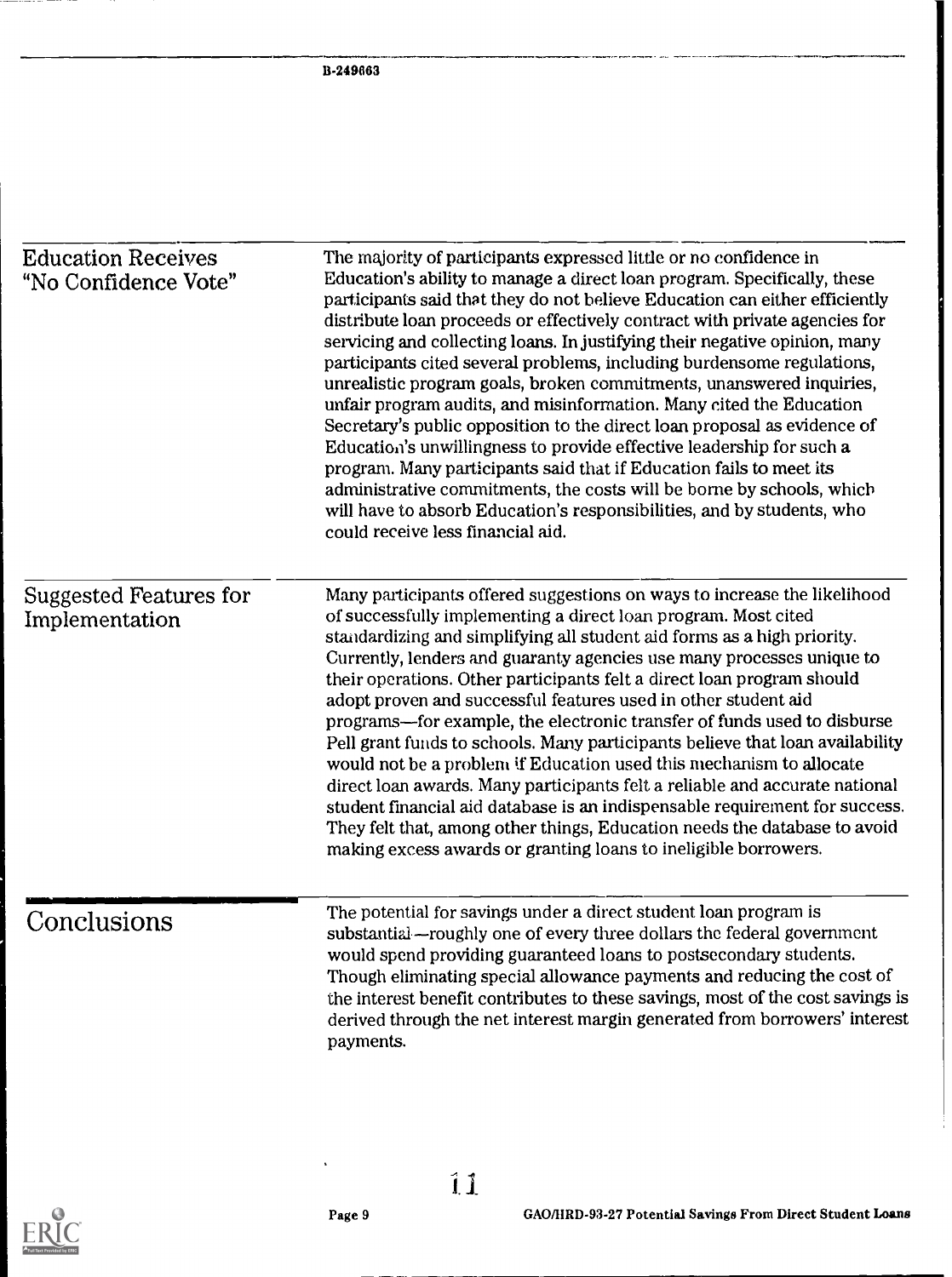|                                                                                                                                                                                                                                                                                                                                                                                                                                                                                                                                                                                                                    | However, if the views of student aid administrators and business officers<br>who participated in our focus groups are indicative of the views of others,<br>realizing the potential savings will require substantial effort on both<br>schools and the federal government's part. For direct lending to succeed,<br>Education will need to forge an effective partnership with postsecondary<br>educational institutions and provide strong program leadership. Poor<br>management by Education, for example, could trigger more loan defaults,<br>which could substantially erode any potential cost savings. To help<br>minimize the administrative burden that institutions could incur from<br>direct lending, it is appropriate for Education, as it designs the pilot<br>program, to consider the suggestions raised by our focus groups. |  |
|--------------------------------------------------------------------------------------------------------------------------------------------------------------------------------------------------------------------------------------------------------------------------------------------------------------------------------------------------------------------------------------------------------------------------------------------------------------------------------------------------------------------------------------------------------------------------------------------------------------------|-------------------------------------------------------------------------------------------------------------------------------------------------------------------------------------------------------------------------------------------------------------------------------------------------------------------------------------------------------------------------------------------------------------------------------------------------------------------------------------------------------------------------------------------------------------------------------------------------------------------------------------------------------------------------------------------------------------------------------------------------------------------------------------------------------------------------------------------------|--|
| We did not obtain written agency comments on this report, but did furnish<br><b>Agency Comments</b><br>a draft to officials at the Department of Education and the Student Loan<br>Marketing Association (Sallie Mae) to obtain their views. In concurring<br>with our findings and conclusions, Education did not suggest any changes.<br>Although Sallie Mae cited several concerns about our financial analysis,<br>we focused our response on those—the impact of the 1992 Higher<br>Education Amendments and our use of multiple data sources—that we<br>had not addressed in completing our previous report. |                                                                                                                                                                                                                                                                                                                                                                                                                                                                                                                                                                                                                                                                                                                                                                                                                                                 |  |
| <b>Higher Education</b><br>Amendments of 1992                                                                                                                                                                                                                                                                                                                                                                                                                                                                                                                                                                      | Sallie Mae expressed concern that our report did not reflect changes the<br>1992 amendments made in the Higher Education Act of 1965. We started<br>and completed our cost analysis before the act was reauthorized and<br>amended in 1992. Consequently, our analysis reflects the program features<br>and policies of guaranteed student loan programs that existed before the<br>1992 amendments. While some changes have occurred, the programs<br>remain basically the same. As such, the conclusions drawn from this study<br>transfer directly to the new programs.                                                                                                                                                                                                                                                                      |  |
|                                                                                                                                                                                                                                                                                                                                                                                                                                                                                                                                                                                                                    | To measure the impact of the 1992 amendments on our baseline cost<br>estimates, we substituted values into our simulation model to reflect the<br>major program changes—such as the new student interest rate charges,<br>revised eligibility criteria, and lower special allowance factor.<br>Incorporating these changes trimmed our baseline savings estimate by<br>about \$100 million—from \$4.8 billion to \$4.7 b <sup>-</sup> Tion. Table VIII.1 illustrates<br>the distinct and aggregate impact that some major program changes had<br>on our baseline savings estimate.                                                                                                                                                                                                                                                              |  |

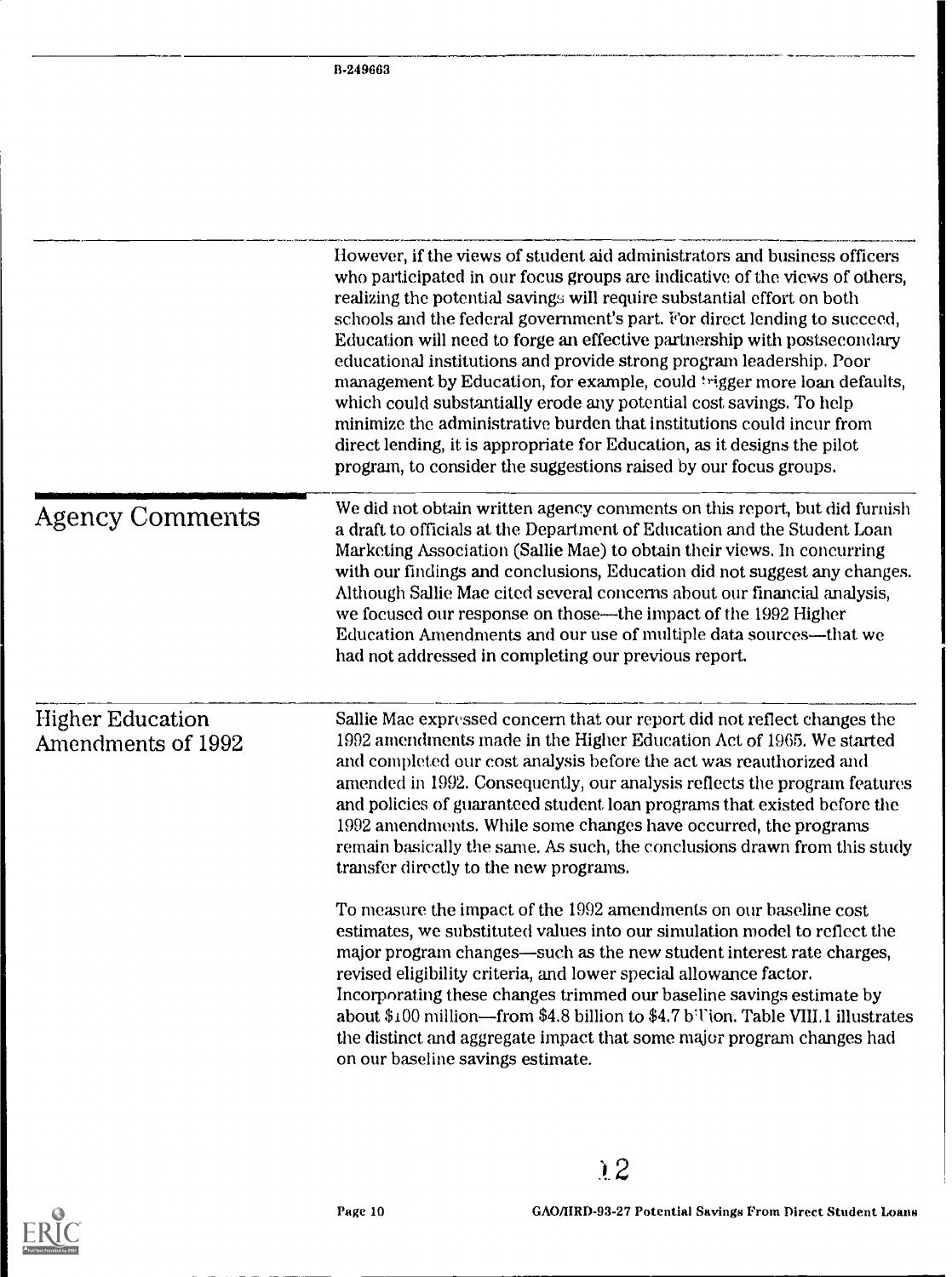Multiple Data Sources Sallie Mae also disagreed with our reliance on several sources to construct our cost estimates. We employed a situational process to select sources from which to develop the various cost components used in our financial analysis. For example, given commercial lenders' considerable expertise in originating loans, we found them to be the best source for loan origination costs. Similarly, because Sallie Mae is the largest holder and servicer of student loans, we believe that its servicing costs provided the best reference for approximating the compensation private contractors will require for servicing direct student loans.

> We conducted this review between October <sup>1991</sup> and August 1992 in accordance with generally accepted government auditing standards.

Copies of the report are being sent to the Secretary of Education, congressional committees, and other interested parties. Please call me on (202) 512-7014 if you or your staff have any questions about this report. Other major contributors are listed in appendix IX.

Sincerely yours,

Linda M Morra

Linda G. Morra Director, Education and Employment Issues

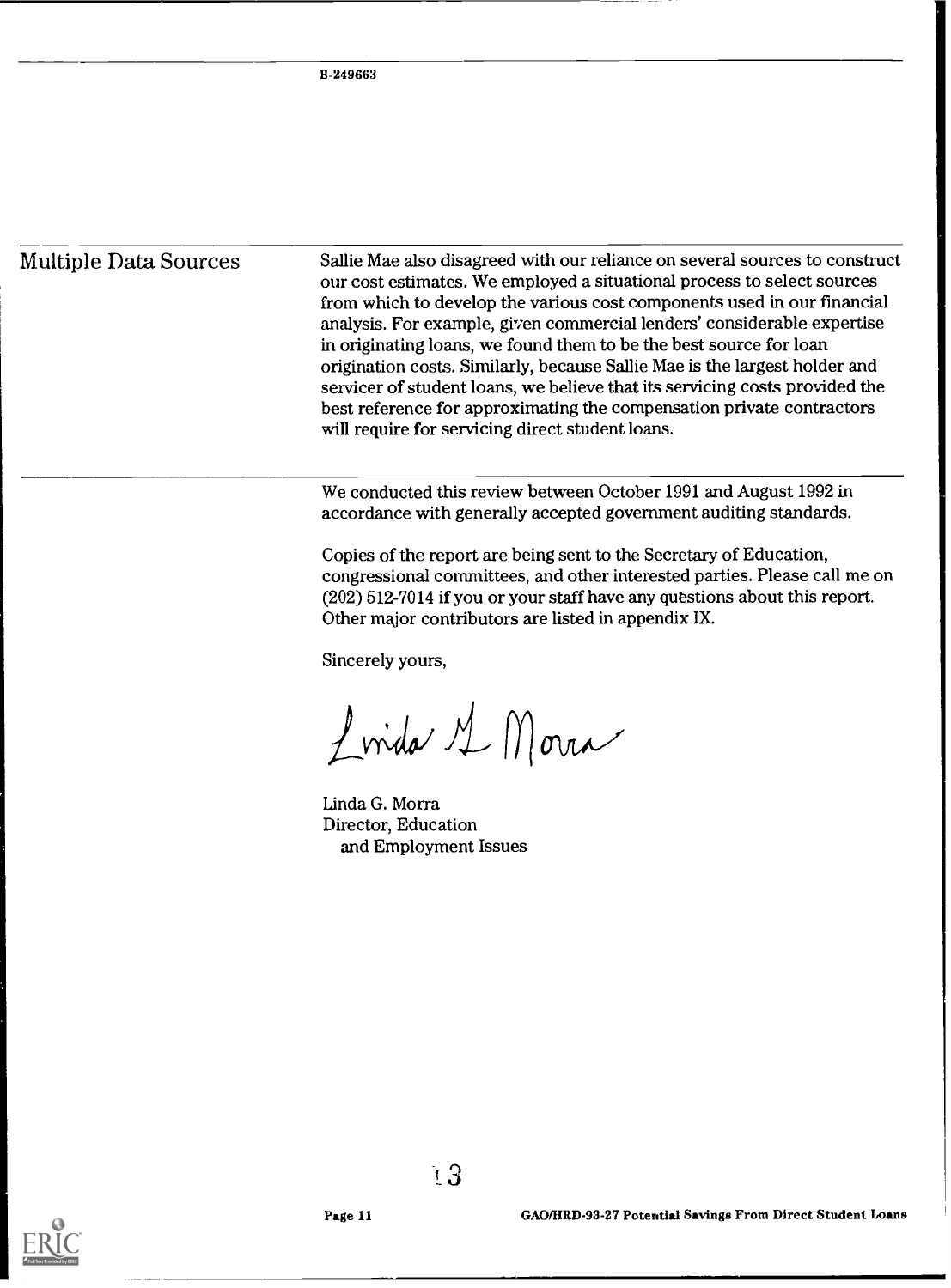# **Contents**

|                                                                                                                                    | 1                                |
|------------------------------------------------------------------------------------------------------------------------------------|----------------------------------|
| Objective and Scope<br>Methodology                                                                                                 | 16<br>16<br>16                   |
| <b>Future Interest Rates</b><br>Loan Servicing and Origination Costs<br>Inflation<br>Average Loan Size<br><b>Other Assumptions</b> | 20<br>20<br>21<br>21<br>21<br>22 |
| Objective<br>Scope<br>Methodology<br>Use of Focus Group Results                                                                    | 23<br>23<br>23<br>24<br>24       |
|                                                                                                                                    | 25                               |
|                                                                                                                                    |                                  |

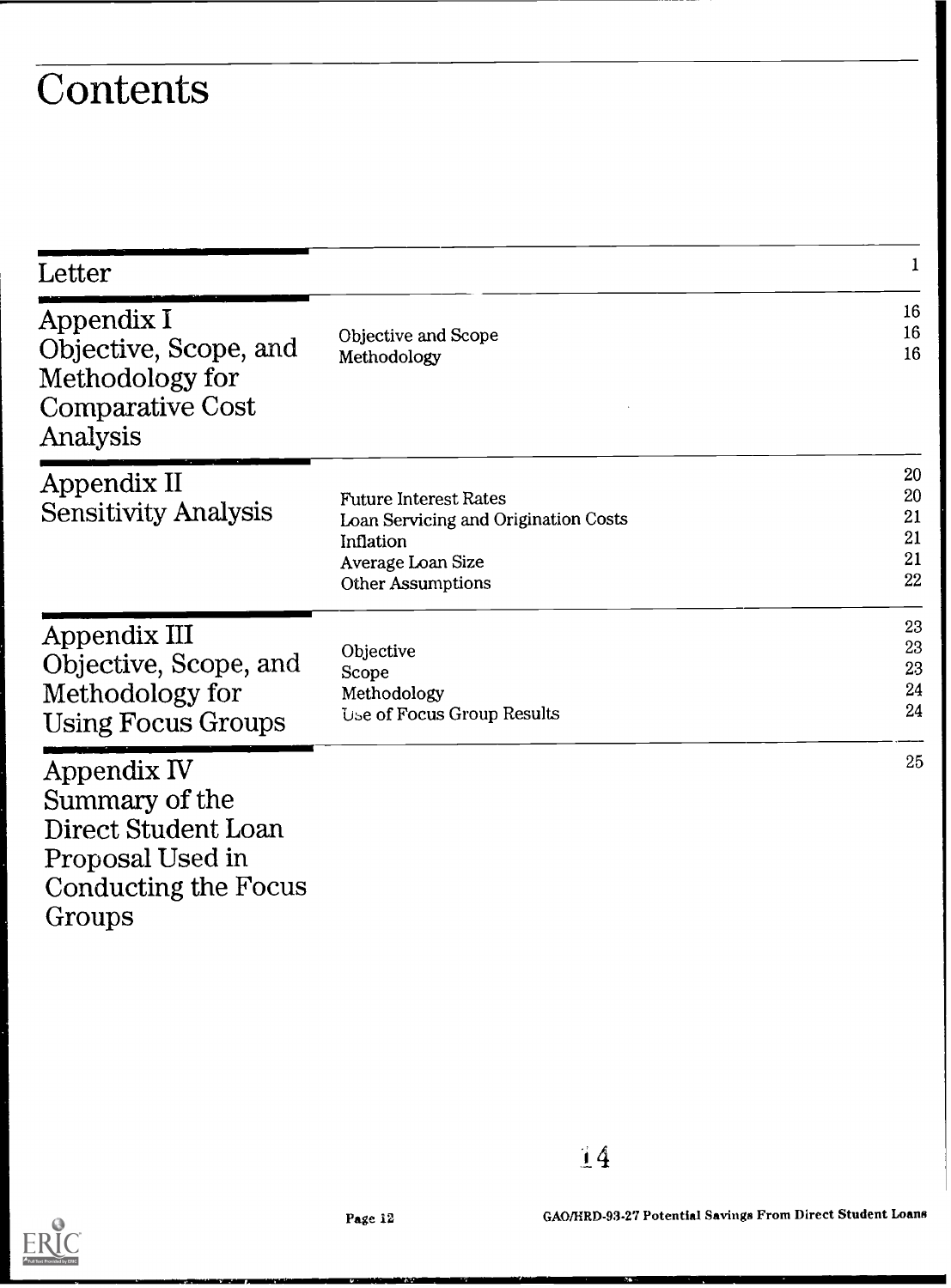**Contents** 

| Appendix V<br>Line Item Comparison<br>of GAO's Estimated<br><b>Federal Costs for</b><br>Guaranteed and<br>Direct Student Loan<br>Programs     |         | 26 |
|-----------------------------------------------------------------------------------------------------------------------------------------------|---------|----|
| Appendix VI<br>Annual and<br><b>Cumulative Cost</b><br>Savings From a Direct<br>Loan Program                                                  |         | 28 |
| Appendix VII<br>Cost Savings by Type<br>of Loan for Fiscal<br>Years 1994-98                                                                   |         | 29 |
| <b>Appendix VIII</b><br><b>Effect of the Higher</b><br>Education<br><b>Amendments of 1992</b><br>on GAO's Baseline<br><b>Savings Estimate</b> |         | 30 |
| Appendix IX<br>Major Contributors to<br>This Report                                                                                           |         | 31 |
| <b>Related GAO Products</b>                                                                                                                   |         | 32 |
|                                                                                                                                               | $\pm 5$ |    |



GAMIRD-93-27 Potential Savings From Direct Student Loans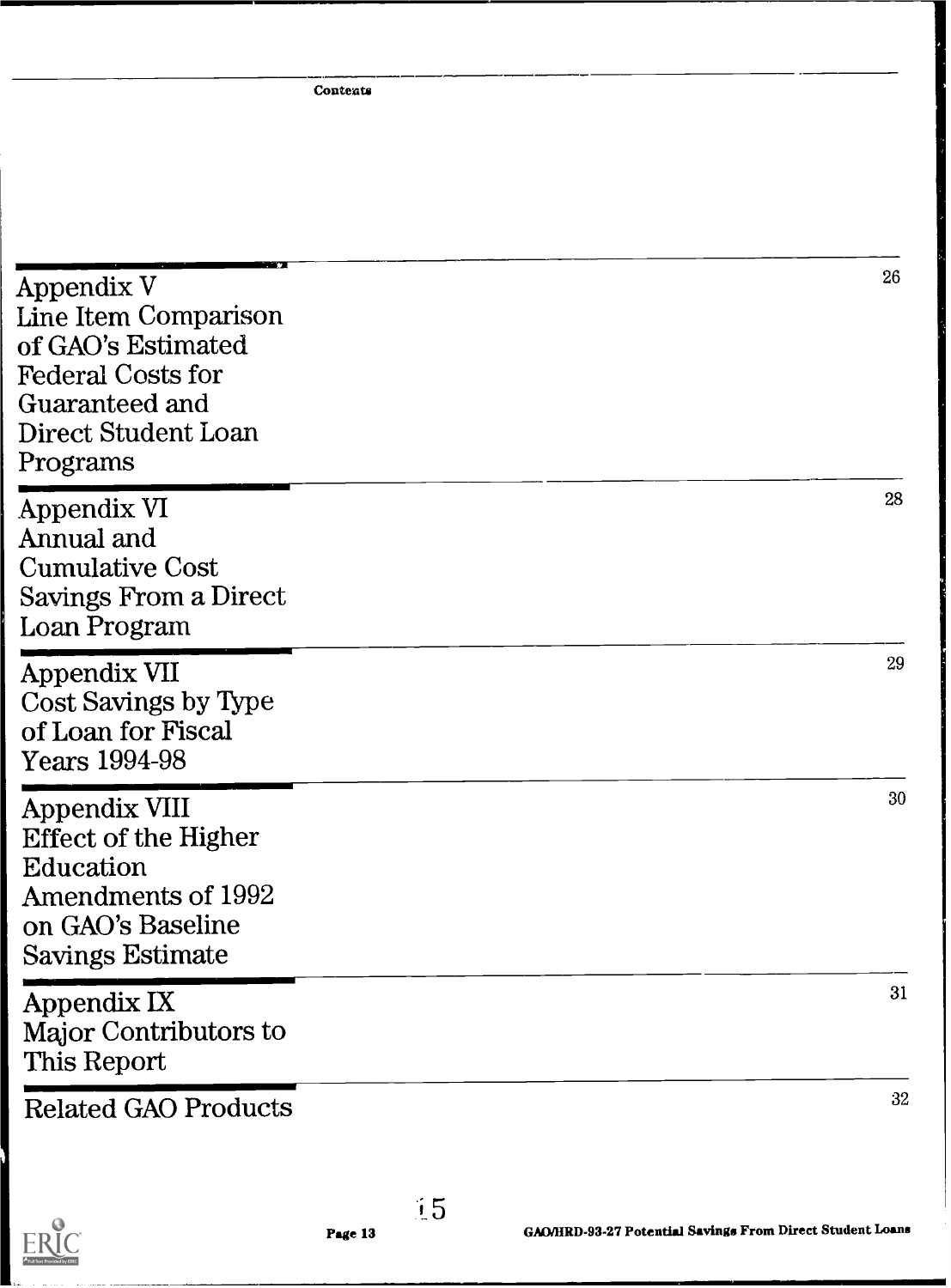| Tables | Table 1: Comparison of Federal Costs Under Guaranteed and         | $\mathbf{5}$ |
|--------|-------------------------------------------------------------------|--------------|
|        | Direct Student Loan Programs                                      |              |
|        | Table II.1: Sensitivity of Direct Loan Savings Estimate for Loans | 20           |
|        | Made in Fiscal Years 1994-98                                      |              |
|        | Table III.1: Composition Matrix of Focus Groups                   | 23           |
|        | Table V.1: Comparison of Federal Costs for Guaranteed and         | 26           |
|        | Direct Student Loan Programs for Loans Made in Fiscal Years       |              |
|        | 1994-98                                                           |              |
|        | Table VIII.1: Estimated Effects of 1992 Higher Education Act      | 30           |
|        | Amendments                                                        |              |
|        |                                                                   |              |

## Abbreviations

| CBO         | <b>Congressional Budget Office</b>      |
|-------------|-----------------------------------------|
| CPI         | consumer price index                    |
| <b>PLUS</b> | Parent Loans for Undergraduate Students |
| <b>SLS</b>  | Supplemental Loans for Students         |
| T-bill      | Treasury bill                           |
| <b>SAP</b>  | special allowance payment               |



Page 14

GAO/HRD-93.27 Potential Savings From Direct Student Loans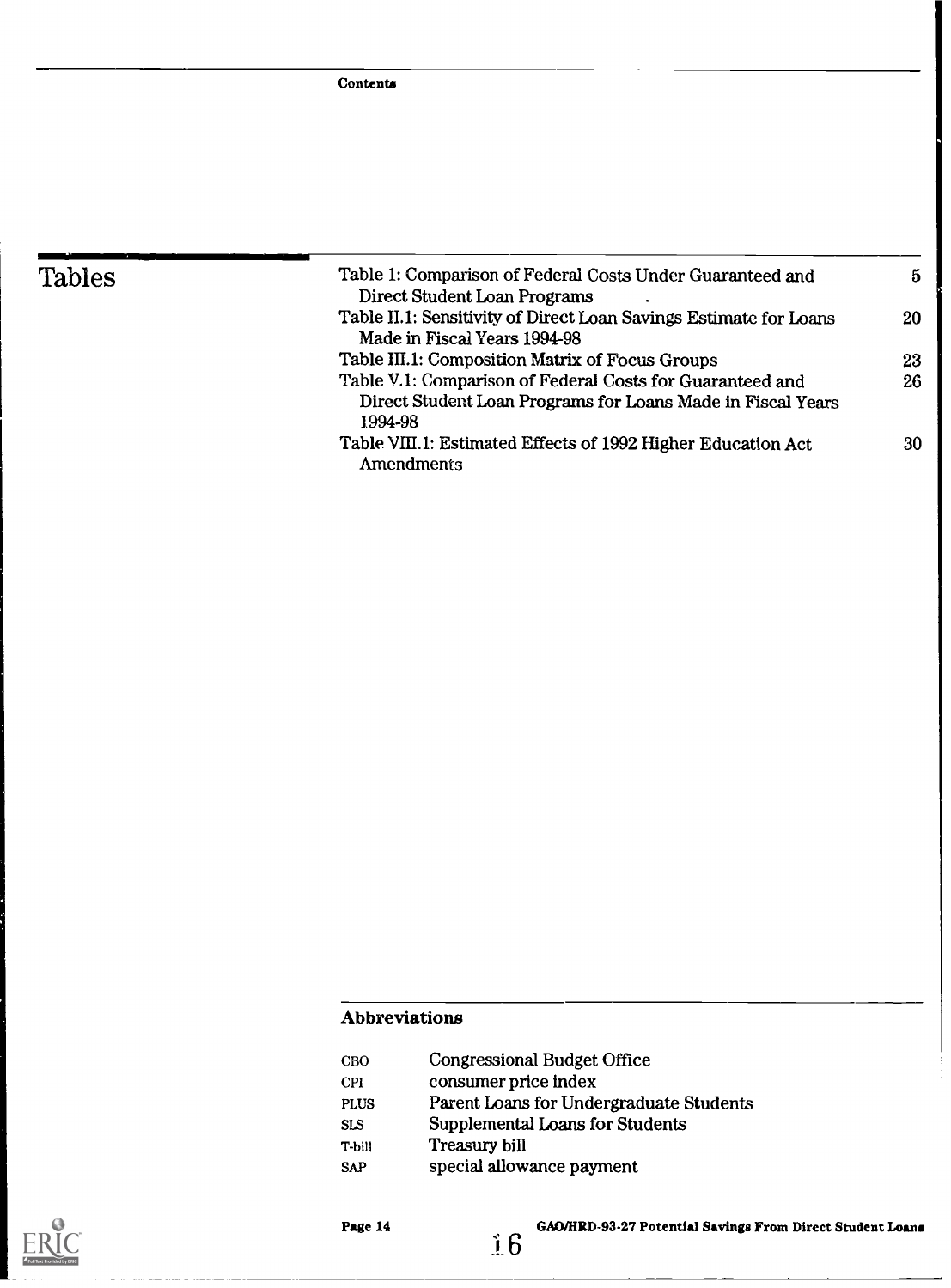# Objective, Scope, and Methodology for Comparative Cost Analysis

| Objective and Scope                                    | Our objective was to estimate and compare the cost of a federal student<br>loan program using guaranteed and direct student loans. For our analysis<br>period, we selected fiscal year 1994 as the base year and estimated the<br>costs for loans made over 5 years—fiscal years 1994-98. Our analysis<br>pertained to costs directly incurred by the federal government, such as<br>administrative, program, and start-up costs. Costs outside the scope of our<br>work included those accruing to state, local, and private institutions. Our<br>estimates reflect costs associated with the Stafford, SLS, and PLUS, but not<br>consolidated, loans.                                                                                                                                                                                                                                                                                                                                                                                                                                                                                                                                                                                             |
|--------------------------------------------------------|-----------------------------------------------------------------------------------------------------------------------------------------------------------------------------------------------------------------------------------------------------------------------------------------------------------------------------------------------------------------------------------------------------------------------------------------------------------------------------------------------------------------------------------------------------------------------------------------------------------------------------------------------------------------------------------------------------------------------------------------------------------------------------------------------------------------------------------------------------------------------------------------------------------------------------------------------------------------------------------------------------------------------------------------------------------------------------------------------------------------------------------------------------------------------------------------------------------------------------------------------------|
| Methodology                                            | We designed a computer simulation model to calculate the present value<br>of the federal government's costs of administering five cohorts of either<br>guaranteed or direct student loans. We discounted the expected income<br>stream from these loan cohorts back to the beginning of fiscal year 1994.<br>For each loan cohort, the model estimated quarterly costs based on<br>monthly amortization of loans entering repayment in up to 7 different<br>years. Repayment on the these cohorts would conclude in fiscal year 2014.<br>In converting costs to present values, we used CBO's forecast of interest<br>rates. The Federal Credit Reform Act of 1990 does not require discounting<br>of administrative costs for budgeting purposes. However, we transformed<br>our administrative cost estimates into present values because we believe<br>that the proper treatment of these costs, which accrue over time, requires<br>us to recognize the time value of money through discounting. Also, to<br>determine how sensitive the model's results were to changes in<br>assumptions, we changed the values of key assumptions individually and<br>recalculated our cost estimates (see app. II for more on our sensitivity<br>analysis). |
| <b>Assumptions Underlying</b><br><b>Cost Estimates</b> | The following sections contain brief descriptions of the assumptions we<br>used to conduct our analysis.                                                                                                                                                                                                                                                                                                                                                                                                                                                                                                                                                                                                                                                                                                                                                                                                                                                                                                                                                                                                                                                                                                                                            |
| Loan Terms                                             | We assumed that the loan terms in effect as of mid-1992 for the Stafford<br>Program would remain in effect throughout our analysis period. For<br>example, we assumed that Stafford borrowers would pay (1) an<br>origination fee of 5 percent, (2) an average insurance premium of 1.6<br>percent, and (3) an interest rate charge of 8 percent during the first 4 years<br>of repayment, capped at 10 percent thereafter. If after the 4th year of<br>repayment, 3.25 percent plus the average bond equivalent yield on 91-day<br>Treasury bills (T-bills) is less than 10 percent, we assumed Stafford                                                                                                                                                                                                                                                                                                                                                                                                                                                                                                                                                                                                                                           |
|                                                        |                                                                                                                                                                                                                                                                                                                                                                                                                                                                                                                                                                                                                                                                                                                                                                                                                                                                                                                                                                                                                                                                                                                                                                                                                                                     |

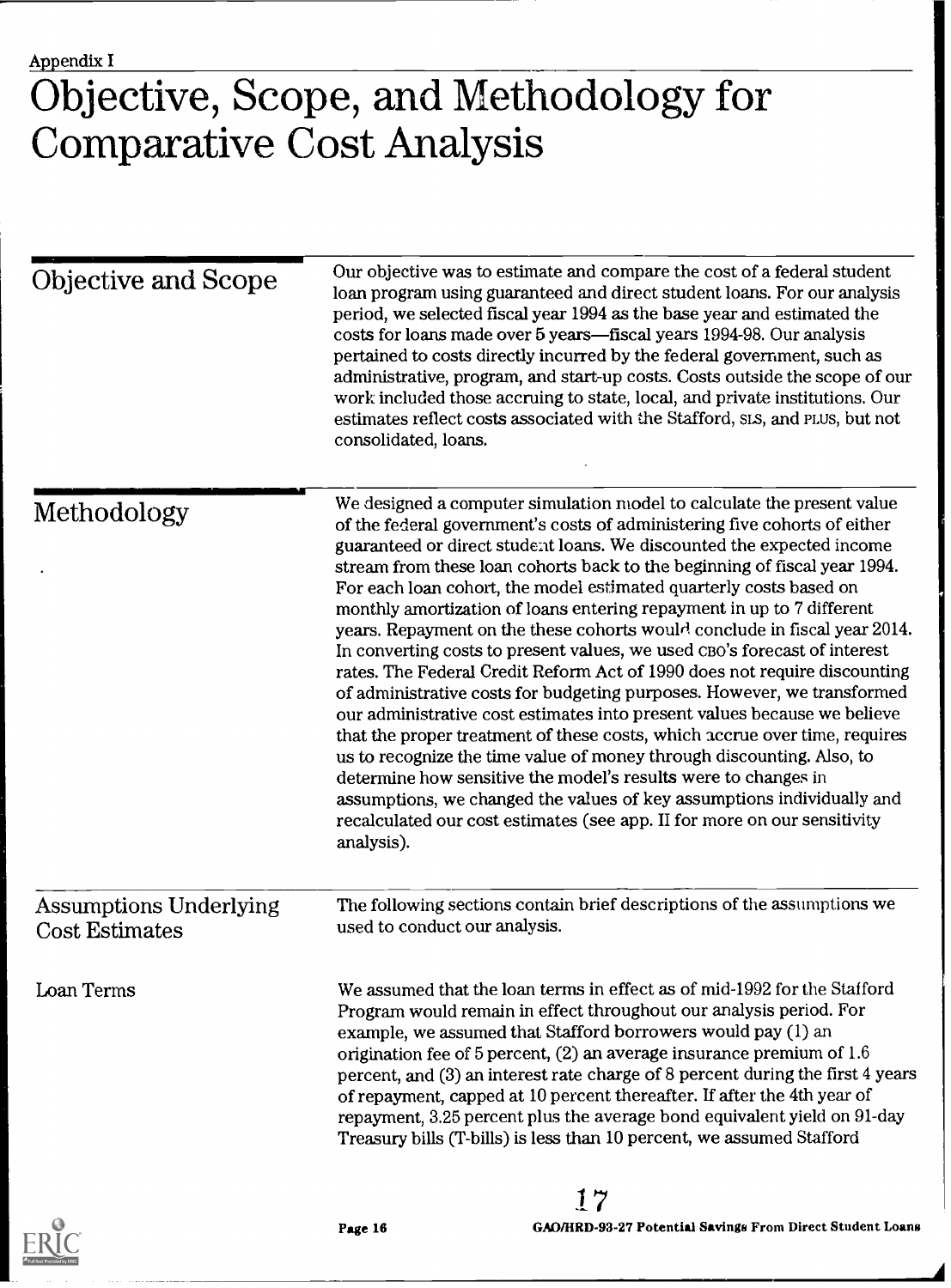|                                   | borrowers would receive credit for the difference at the end of each                                                                                                                                                                                                                                                                                                                                                                                                                                                                                                                                                                                                                                                                                                                                                                                                                                                                                                                                                                                                                                                   |
|-----------------------------------|------------------------------------------------------------------------------------------------------------------------------------------------------------------------------------------------------------------------------------------------------------------------------------------------------------------------------------------------------------------------------------------------------------------------------------------------------------------------------------------------------------------------------------------------------------------------------------------------------------------------------------------------------------------------------------------------------------------------------------------------------------------------------------------------------------------------------------------------------------------------------------------------------------------------------------------------------------------------------------------------------------------------------------------------------------------------------------------------------------------------|
|                                   | calendar year.                                                                                                                                                                                                                                                                                                                                                                                                                                                                                                                                                                                                                                                                                                                                                                                                                                                                                                                                                                                                                                                                                                         |
| Loan Volumes                      | Our assumptions regarding future loan volumes, defaults, and collections<br>were based largely on projections and information that the Department of<br>Education used in developing its fiscal year 1993 budget.                                                                                                                                                                                                                                                                                                                                                                                                                                                                                                                                                                                                                                                                                                                                                                                                                                                                                                      |
| <b>Special Allowance Payments</b> | In calculating the special allowance payment (SAP), we assumed that the<br>rate applicable for new loans in 1992 would remain unchanged. For loans<br>financed from taxable sources, the SAP is set equal to the bond equivalent<br>yield on 91-day T-bills plus 3.25 percent, less the borrower's interest rate.<br>Special allowance payments for loans financed with tax-exempt debt are<br>one-half the difference between 3.5 percent above the 91-day T-bill rate<br>and the borrower's interest rate, with an interest rate floor of 9.5 percent.<br>For example, when the T-bill rate is 5.5 percent and borrowers' interest<br>rate is 8 percent, the sap is 0.75 (5.5 percent plus 3.25 percent less 8<br>percent) and 1.5 percent (9.5 percent less 8 percent) for taxable and<br>tax-exempt financed loans, respectively.                                                                                                                                                                                                                                                                                  |
| Loan Default Rates                | In the absence of empirical research that suggests otherwise, we assumed<br>identical default rates for both programs. However, due to the timing of<br>outlays, the present value of default costs is greater under the direct loan<br>program. Under direct lending, Education would incur costs on defaults<br>when loans first become delinquent. In contrast, with guaranteed loans,<br>guaranty agencies cannot request reinsurance payments on defaulted<br>loans from Education until at least 270 days after the first missed payment.<br>This lag causes a lower present value. Additionally, under guaranteed loan<br>programs, on average, Education's reinsurance payments to guaranty<br>agencies cover 98.7 percent of default claims. Under direct loans, the<br>government would incur 100 percent of default costs. We also assumed<br>that loans entering repayment early are more likely to default than those<br>entering later. Finally, for loans that eventually default, we assumed that<br>70 percent will become delinquent in the first year of repayment and<br>30 percent in the second. |
| <b>Future Interest Rates</b>      | Our analysis relied on CBO's January 1992 forecasts of 91-day and 52-week<br>T-bill rates and 10-year Treasury rates. The bond equivalent yield on<br>91-day T-bills affects Education's special allowance payments to lenders<br>and the effective interest rate paid by Stafford loan borrowers after the<br>4th year of repayment. CBO forecast 91-day T-bill rates ranging from 5.2 to<br>5.6 percent during fiscal years 1994-97. We assumed that the rate would<br>remain at 5.6 percent thereafter. The bond equivalent yields on 52-week                                                                                                                                                                                                                                                                                                                                                                                                                                                                                                                                                                       |

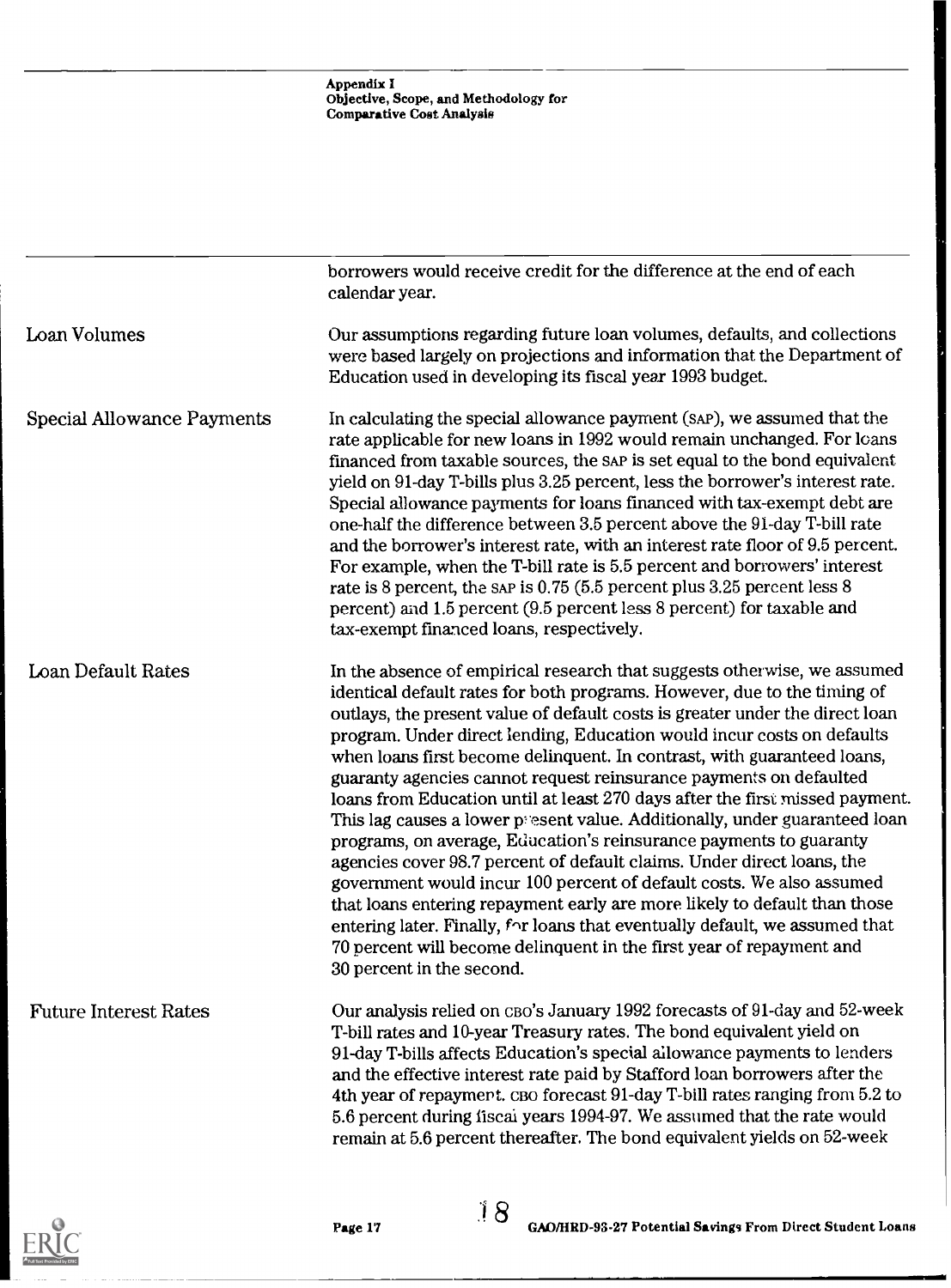|                             | Appendix I<br>Objective, Scope, and Methodology for<br><b>Comparative Cost Analysis</b>                                                                                                                                                                                                                                                                                                                                                                                                                                                                                                                                         |
|-----------------------------|---------------------------------------------------------------------------------------------------------------------------------------------------------------------------------------------------------------------------------------------------------------------------------------------------------------------------------------------------------------------------------------------------------------------------------------------------------------------------------------------------------------------------------------------------------------------------------------------------------------------------------|
|                             |                                                                                                                                                                                                                                                                                                                                                                                                                                                                                                                                                                                                                                 |
|                             | T-bills affect borrowers' interest payments on sis and PLUS loans. For<br>52-week T-bills, CBO forecast rates ranging from 5.3 to 5.7 percent during<br>fiscal years 1994 97. Again, we assumed that the rate after fiscal year 1997<br>would remain at 5.7 percent. We used CBO's forecast of 10-year Treasury<br>notes—7.1 percent—as the discount rate in our present value calculations.                                                                                                                                                                                                                                    |
| <b>Inflation Rates</b>      | We assumed that loan origination, loan servicing, and federal<br>administrative costs would increase at rates equal to changes in the urban<br>consumer price index (CPI) as forecast by CBO. CBO forecast an annual CPI<br>increase of 3.6 percent for fiscal years 1994-97. We assumed that inflation<br>would remain at 3.6 percent in later years.                                                                                                                                                                                                                                                                          |
| Loan Servicing Costs        | We assumed that Education would contract with third parties for servicing<br>and collecting loans. Given the large loan volumes, Education should be in<br>a position to negotiate for servicing by efficient loan servicers. As such, we<br>assumed loan servicing costs would approximate the levels experienced<br>by the nation's more efficient servicers, such as the Student Loan<br>Marketing Association. Adjusting its reported costs for inflation, changes<br>in the average loan amount, overhead, profit, and risk, we estimated that<br>loan servicing would cost about 1 percent of loans outstanding per year. |
| Loan Origination Costs      | Loan origination functions now performed by lenders would become the<br>responsibility of postsecondary institutions under a direct loan program.<br>The Consumer Bankers Association in 1989 surveyed its member banks<br>concerning their loan origination costs. Cur \$35-per-loan estimate is a<br>result of adjusting for inflation the average annual loan origination cost<br>reported by the 24 respondents to the survey question.                                                                                                                                                                                     |
| <b>Start-Up Costs</b>       | We developed our start-up cost estimates by analyzing Education's<br>October 1991 direct loan cost projections. These start-up costs consist of<br>federal administrative costs that Education would incur in fiscal year 1993,<br>before implementation, including computer systems, program review staff,<br>and trainers.                                                                                                                                                                                                                                                                                                    |
| <b>Administrative Costs</b> | To estimate federal administrative costs for guaranteed loans, we adjusted<br>the estimates Education reported in its fiscal year 1993 budget. We<br>estimated federal administrative costs for direct loans using Education's<br>October 1991 direct loan cost projections for fiscal year 1997—the first<br>year of implementation in Education's analysis. Adjusting these estimates<br>for inflation, we projected administrative costs for each fiscal year through<br>2014. We developed a method for allocating these costs proportionally and                                                                           |



Page 18 GAO/HRD-93-27 Potential Savings From Direct Student Loans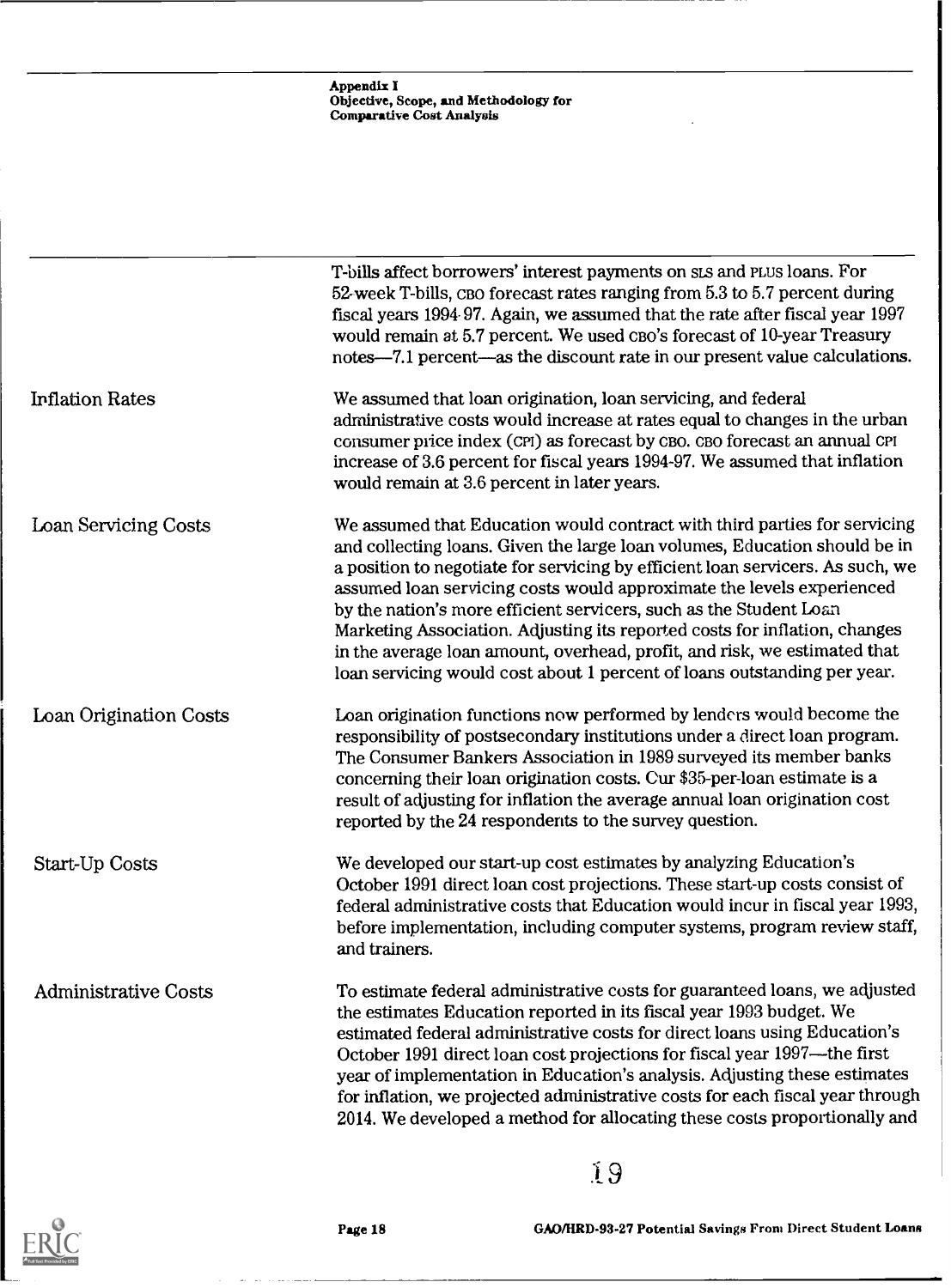Appendix I Objective, Scope, and Methodology for Comparative Coat Analysis

discounted the estimated administrative costs for the loans made in fiscal years 1994 through 1998 to determine their present value.



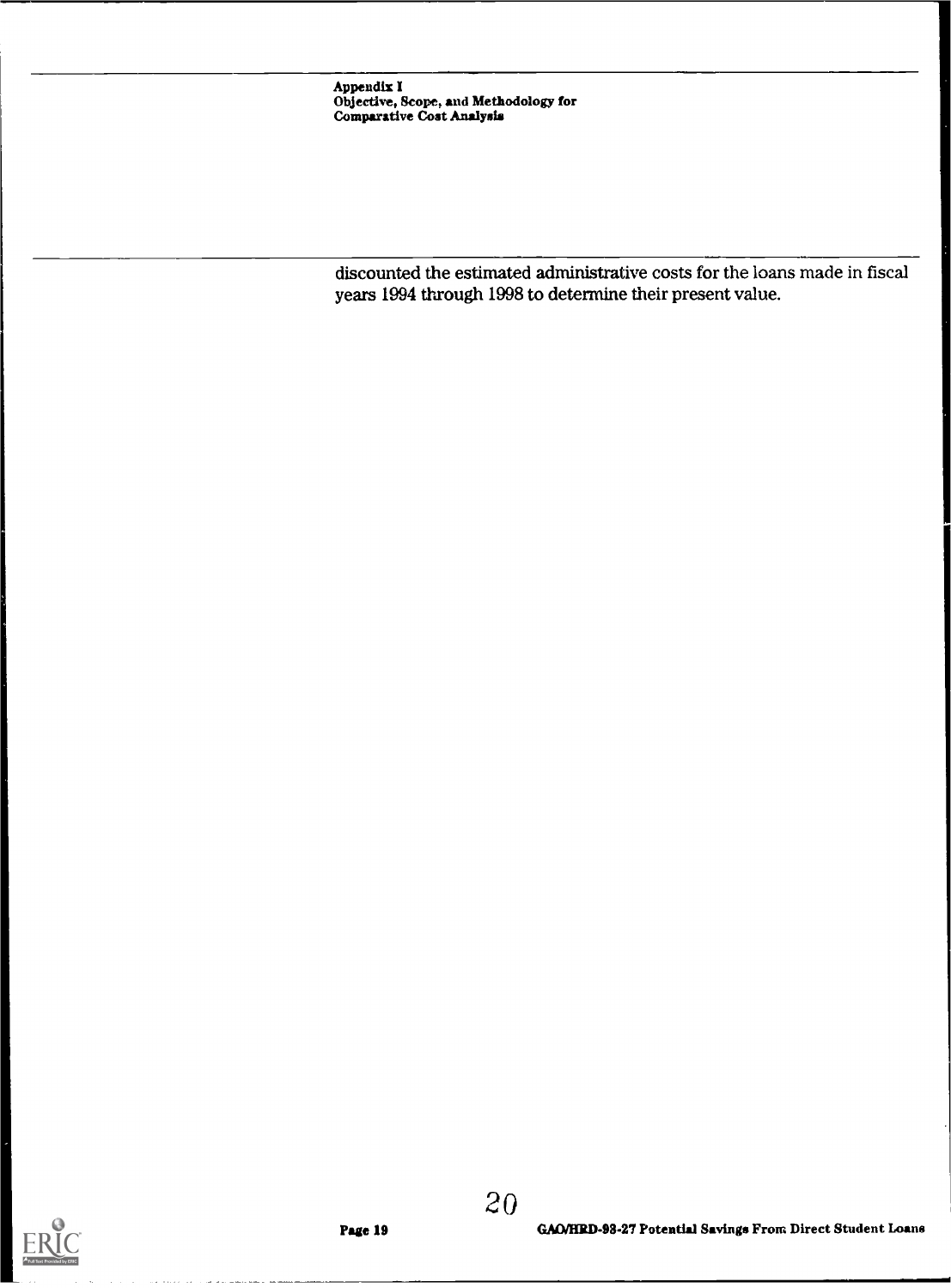## Appendix II Sensitivity Analysis

The values we assumed for certain key variables strongly influenced our estimate of the savings achievable from direct lending. These values were based on forecasts of financial indicators and other costs through the year 2014. Since several of our baseline assumptions relied on forecasts of future economic conditions, we expect some divergence between our assumptions and the circumstances that ultimately prevail. To see how alternative assumptions would modify our savings estimate, we conducted sensitivity analysis by individually substituting other values for some of the more critical assumptions. As table II.1 shows, our savings estimate was particularly sensitive to assumptions we made about future interest rates, loan servicing costs, and inflation.

## Table 11.1: Sensitivity of Direct Loan Savings Estimate for Lo Fiscal Years 1994-98 (P

| <b>pans Made In</b><br>resent Value) | <b>Assumption</b>                                       | <b>Baseline</b><br>value | Change in<br>baseline<br>value | Increase or<br>decrease in<br>savings due to<br>alternative<br>assumption<br>(millions) |
|--------------------------------------|---------------------------------------------------------|--------------------------|--------------------------------|-----------------------------------------------------------------------------------------|
|                                      | Discount rate                                           | 7.1%                     | $+0.5%$                        | $-$1,740$                                                                               |
|                                      |                                                         |                          | $-0.5%$                        | \$1,849                                                                                 |
|                                      | T-bill rates:                                           |                          |                                |                                                                                         |
|                                      | 91-day                                                  | 5.2-5.6%                 | $+0.5%$                        | \$1,581                                                                                 |
|                                      | 52-week                                                 | 5.3-5.7%                 | $-0.5%$                        | $-$1,530$                                                                               |
|                                      | Loan servicing costs as percent of loans<br>outstanding | 1.0%                     | $+0.5%$                        | $-$1,952$                                                                               |
|                                      |                                                         |                          | $-0.5%$                        | \$1,952                                                                                 |
|                                      | Loan origination costs per loan                         | \$35                     | $+ $10$                        | $-$247$                                                                                 |
|                                      |                                                         |                          | $-$10$                         | \$247                                                                                   |
|                                      | Annual inflation of                                     | 3.6%                     |                                |                                                                                         |
|                                      | servicing, origination, and                             |                          | $+0.5%$                        | $-$1,037$                                                                               |
|                                      | federal administrative costs                            |                          | $-0.5%$                        | \$828                                                                                   |
|                                      | Average Stafford Ioan amount:                           |                          |                                |                                                                                         |
|                                      | Fiscal year 1994                                        | \$2,914                  | $+10%$                         | \$695                                                                                   |
|                                      | Fiscal year 1998                                        | \$3,155                  | $-10%$                         | $-$ \$695                                                                               |
|                                      |                                                         |                          |                                |                                                                                         |

Future Interest Rates Our savings estimate was extremely sensitive to the assumed discount rate, which we used to approximate the government's average cost of borrowing capital to supply student loans in a direct program. The savings estimate varied inversely with changes to the baseline discount rate assumption. A higher discount rate increases the government's cost of

## 21



Page 20 GAO/HRD93.27 Potential Savings From Direct Student Loans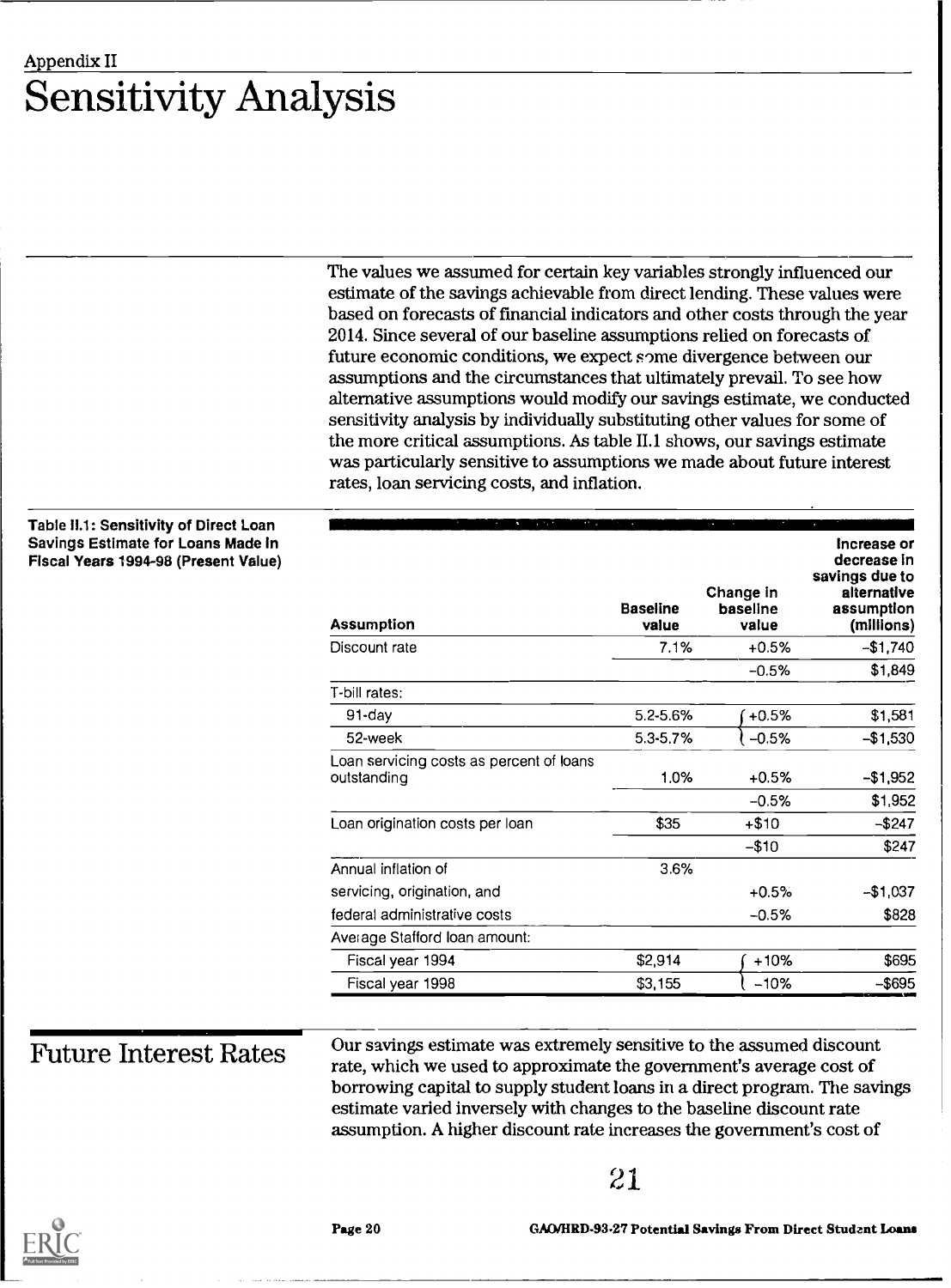|                                                | Appendix II<br><b>Sensitivity Analysis</b>                                                                                                                                                                                                                                                                                                                                                                                                                                                                                                                                                                                                                                                                          |
|------------------------------------------------|---------------------------------------------------------------------------------------------------------------------------------------------------------------------------------------------------------------------------------------------------------------------------------------------------------------------------------------------------------------------------------------------------------------------------------------------------------------------------------------------------------------------------------------------------------------------------------------------------------------------------------------------------------------------------------------------------------------------|
|                                                |                                                                                                                                                                                                                                                                                                                                                                                                                                                                                                                                                                                                                                                                                                                     |
|                                                | funds and reduces the present value of students' interest payments and<br>other receipts. Increasing the discount rate 0.5 percentage points above<br>CBO's projected yield of 7.1 percent decreased expected savings to about<br>\$3.1 billion. Conversely, a lower discount rate decreases the government's<br>cost of funds and increases the present value of its receipts. Decreasing<br>the discount rate 0.5 percentage points below CBO's forecast yield<br>increased expected savings to about \$6.7 billion.                                                                                                                                                                                              |
|                                                | The values we assumed for future T-bill yields also heavily influenced our<br>savings estimate. Higher T-bill yields—to which special allowance<br>payments are tied—increased the cost of a guaranteed loan program,<br>thereby increasing the expected savings. Alternatively, lower T-bill rates<br>ease the burden of special allowance payments, which, in turn, diminishes<br>expected savings from direct lending. Using T-bill rates 0.5 percentage<br>points higher than the baseline assumptions increased expected savings to<br>\$6.4 billion; using T-bill rates 0.5 percentage points lower reduced<br>expected savings to \$3.3 billion.                                                             |
| Loan Servicing and<br><b>Origination Costs</b> | The values we assumed for future loan servicing costs exerted the<br>strongest influence on our savings estimate. Assumptions on loan<br>origination costs, however, had the least. In varying loan servicing costs,<br>reducing Education's compensation to private contractors by 0.5<br>percentage points below our baseline assumption increased our savings<br>estimate to about \$6.8 billion. Increasing Education's compensation by a<br>commensurate rate reduced the savings estimate to about \$2.9 billion. For<br>loan origination costs, raising our baseline estimate \$10 per loan reduced<br>the savings estimate to \$4.6 billion, while lowering it \$10 increased savings<br>to $$5.1$ billion. |
| Inflation                                      | Our inflation assumptions are reflected in our estimates of loan servicing,<br>origination, and federal administrative costs. Raising the inflation<br>assumption 0.5 percentage points above the baseline—from 3.6 to 4.1<br>percent annually—reduced expected savings to about \$3.8 billion. In<br>contrast, lowering inflation an equivalent degree increased expected<br>savings to about \$5.7 billion.                                                                                                                                                                                                                                                                                                       |
| Average Loan Size                              | The average size of student loans has a strong influence on our savings<br>estimate. Increasing the average amount loaned (Stafford, SLS, and<br>plus)—while holding the number of loans constant—by 10 percent                                                                                                                                                                                                                                                                                                                                                                                                                                                                                                     |

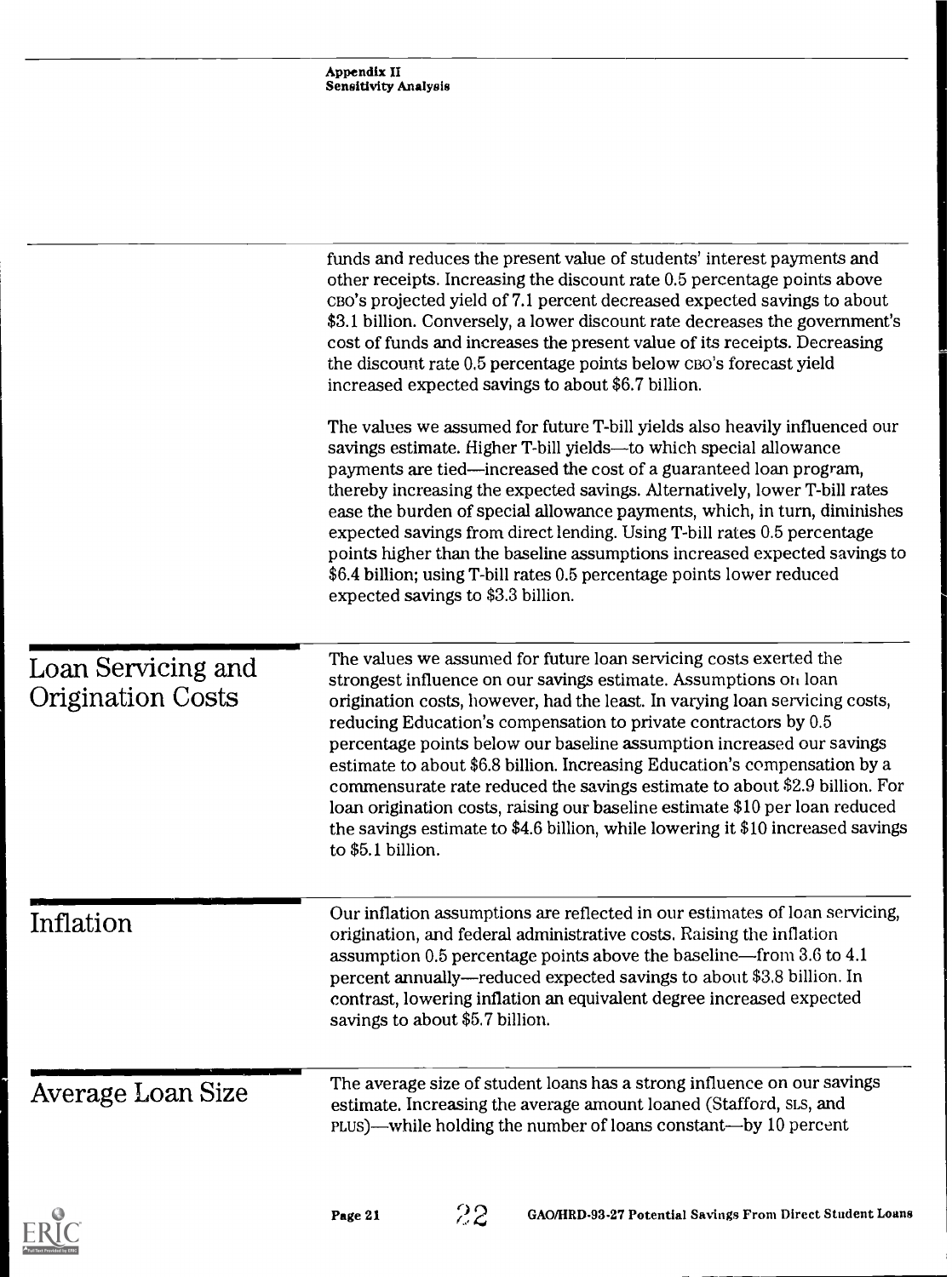|                          | increased estimated savings to about \$5.8 billion. Similarly, decreasing the<br>average amount loaned by the same rate decreased the savings estimate to<br>\$3.8 billion.                                                                                                                                                                                                                                                                                                                                                                                                                                  |
|--------------------------|--------------------------------------------------------------------------------------------------------------------------------------------------------------------------------------------------------------------------------------------------------------------------------------------------------------------------------------------------------------------------------------------------------------------------------------------------------------------------------------------------------------------------------------------------------------------------------------------------------------|
| <b>Other Assumptions</b> | A marginally lower savings estimate would result from a smaller special<br>allowance factor, higher default rates, or a larger portion of loans affected<br>by required minimum monthly loan payments.                                                                                                                                                                                                                                                                                                                                                                                                       |
|                          | • Lowering the special allowance factor from $3.25$ to $3.1$ percent reduced<br>estimated savings to \$4.5 billion.<br>• Raising default rates for Stafford loans from about 19—the level forecast<br>by Education for 1994 and after--to 25 percent lowered estimated savings<br>to \$4.6 billion.<br>• Increasing the proportion of borrowers affected by the \$50 minimum<br>monthly payment from about 27 to 37 percent decreased estimated savings<br>to \$4.7 billion. On the other hand, eliminating the minimum payment<br>requirement increased our savings estimate to \$5.1 billion. <sup>1</sup> |

'This requirement shortens the repayment period of loans made for less than \$4,121. This in turn reduces both the total interest borrowers would pay Education under a direct lending and the special allowance payments Education would pay lenders of guaranteed loans.

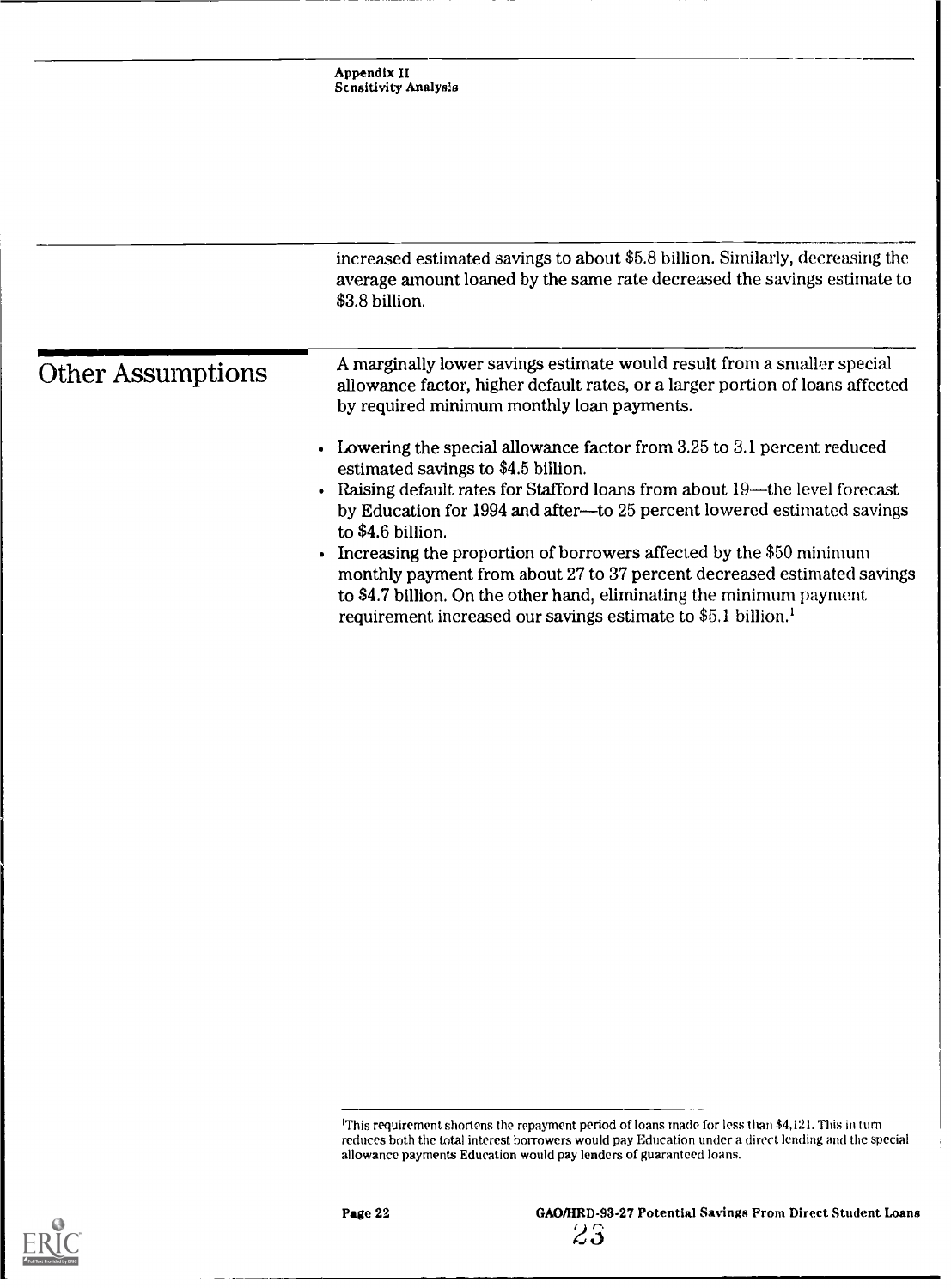# Objective, Scope, and Methodology for Using Focus Groups

| Objective                                                 | We used focus group interviews to obtain the opinions and insights of<br>postsecondary school officials on the acceptability and impact of replacing<br>guaranteed student loan programs with a direct loan program. In<br>conducting the focus groups, we were interested in both the range of<br>concerns and the potential support that might be expressed.<br>Focus group interviews are a form of qualitative research in which a<br>specially trained leader, the moderator, meets with a small group of people<br>who have similar characteristics and are knowledgeable about the specific<br>issue. Although the discussions are informal, the moderator encourages<br>participants to share their thoughts and experiences on specific topics. |                |                    |
|-----------------------------------------------------------|----------------------------------------------------------------------------------------------------------------------------------------------------------------------------------------------------------------------------------------------------------------------------------------------------------------------------------------------------------------------------------------------------------------------------------------------------------------------------------------------------------------------------------------------------------------------------------------------------------------------------------------------------------------------------------------------------------------------------------------------------------|----------------|--------------------|
| Scope                                                     | We held our focus groups in Los Angeles and Chicago because of the large<br>number and variety of schools in and around these two cities. The Los<br>Angeles groups represented schools in southern California. The Chicago<br>participants represented schools in Illinois, Indiana, Michigan, Ohio, and<br>Wisconsin.                                                                                                                                                                                                                                                                                                                                                                                                                                  |                |                    |
|                                                           | We conducted eight focus groups-four in the Los Angeles area and four<br>in the Chicago area. Groups had from 6 to 10 participants. We used a<br>screening process to select participants and thereby ensure that school<br>officials most knowledgeable about the student loans would participate.<br>We divided the groups according to two factors: $(1)$ whether the school<br>currently participated in the Perkins Student Loan Program, and<br>(2) whether the participant was a financial aid officer or a business officer<br>(see table III.1).                                                                                                                                                                                                |                |                    |
| Table III.1: Composition Matrix of<br><b>Focus Groups</b> |                                                                                                                                                                                                                                                                                                                                                                                                                                                                                                                                                                                                                                                                                                                                                          | <b>Perkins</b> | <b>Non-Perkins</b> |
|                                                           | Financial aid officers                                                                                                                                                                                                                                                                                                                                                                                                                                                                                                                                                                                                                                                                                                                                   | 3 groups       | 3 groups           |
|                                                           | <b>Business officers</b>                                                                                                                                                                                                                                                                                                                                                                                                                                                                                                                                                                                                                                                                                                                                 | 1 group        | 1 group            |

sizes and types. The groups included participants from 4-year public and private schools, 2-year public and private schools, and proprietary schools from the six states.



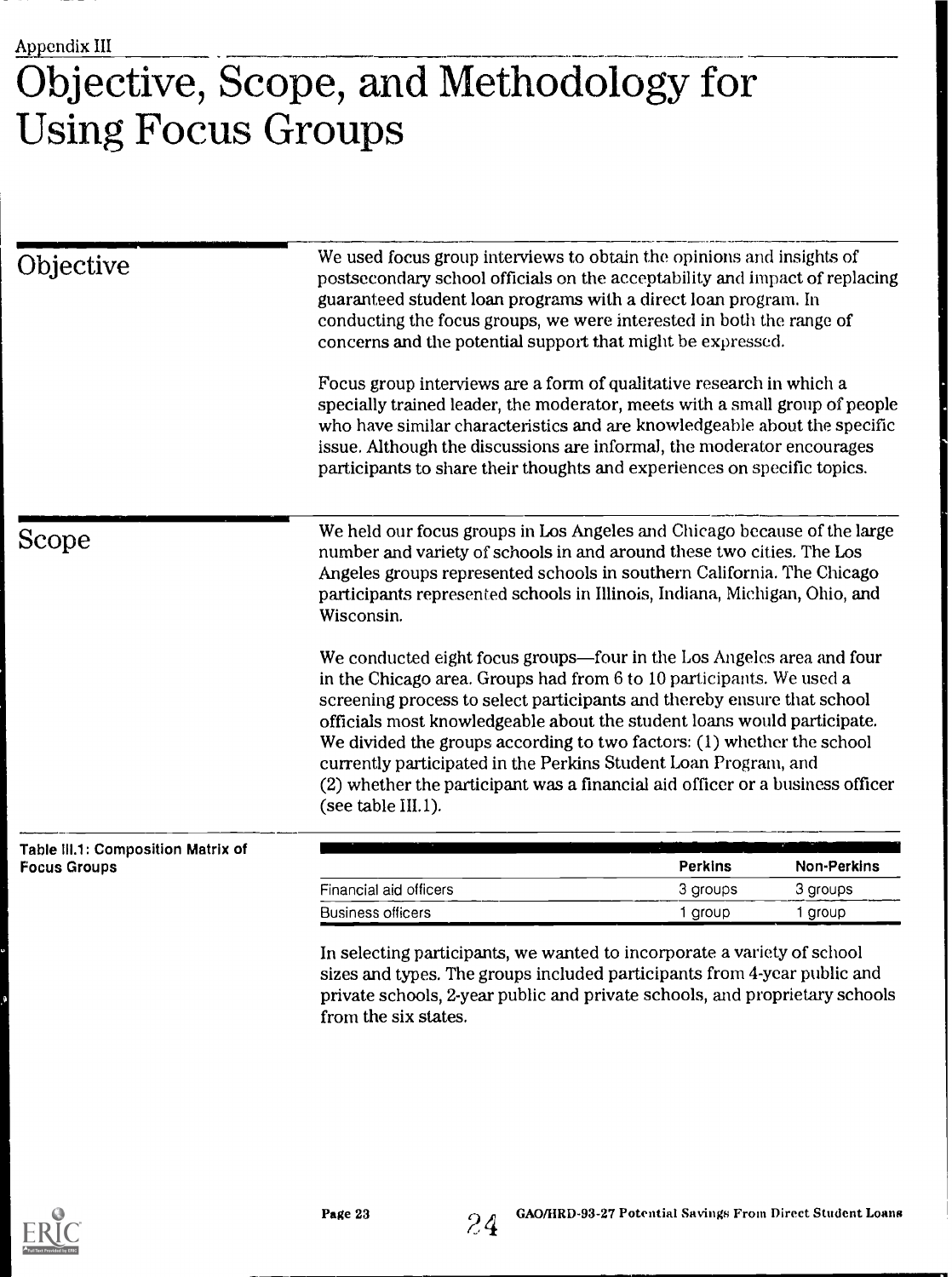| Methodology                          | A trained GAO focus group moderator led the focus group discussions<br>while an assistant moderator took notes. We developed a focus group<br>guide to assist the moderator in leading the discussions. We also audio-<br>and video-taped each focus group session to facilitate analysis and report<br>writing.                                                                                                                                                                                                                                                                                                                                                          |
|--------------------------------------|---------------------------------------------------------------------------------------------------------------------------------------------------------------------------------------------------------------------------------------------------------------------------------------------------------------------------------------------------------------------------------------------------------------------------------------------------------------------------------------------------------------------------------------------------------------------------------------------------------------------------------------------------------------------------|
|                                      | The moderator began each focus group by describing the purpose of our<br>study and explaining how focus groups work. The participants were<br>presented with a brief summary of a direct lending proposal (see app. IV)<br>and then asked open-ended questions on such topics as:                                                                                                                                                                                                                                                                                                                                                                                         |
|                                      | • potential effects on recordkeeping/reporting requirements,<br>problems resulting from the transfer of liability for loans to schools,<br>transition from the current program to direct lending, and<br>· effects on school workloads and accompanying burdens.                                                                                                                                                                                                                                                                                                                                                                                                          |
|                                      | Participants were asked questions about what would happen if the<br>proposed legislation was enacted. Responses to such questions were, of<br>necessity, speculative. Nevertheless, the "speculations" of many group<br>participants showed a great deal of consensus. This consistency in<br>recurring themes provides some validation.                                                                                                                                                                                                                                                                                                                                  |
| Use of Focus Group<br><b>Results</b> | The focus group approach provides qualitative information on the<br>attitudes, perceptions, and beliefs of a small group of individuals in order<br>to develop insight into a particular area. The results are descriptive,<br>showing the range of opinions and ideas among participants. However, the<br>results cannot serve as a basis for statistical inference because focus<br>groups are not designed to $(1)$ demonstrate the extent of a problem or to<br>generalize results to a larger population, (2) develop a consensus for an<br>agreed-upon plan of action, or (3) provide statistically representative<br>samples with reliable quantitative estimates. |
|                                      | The composition of the groups was intended to assure some<br>representation of different sizes and types of schools, both involved and<br>not involved in the Perkins Loan Program. While the groups consisted of<br>knowledgeable professionals, they were not intended to represent a<br>random sampling of school officials.                                                                                                                                                                                                                                                                                                                                           |

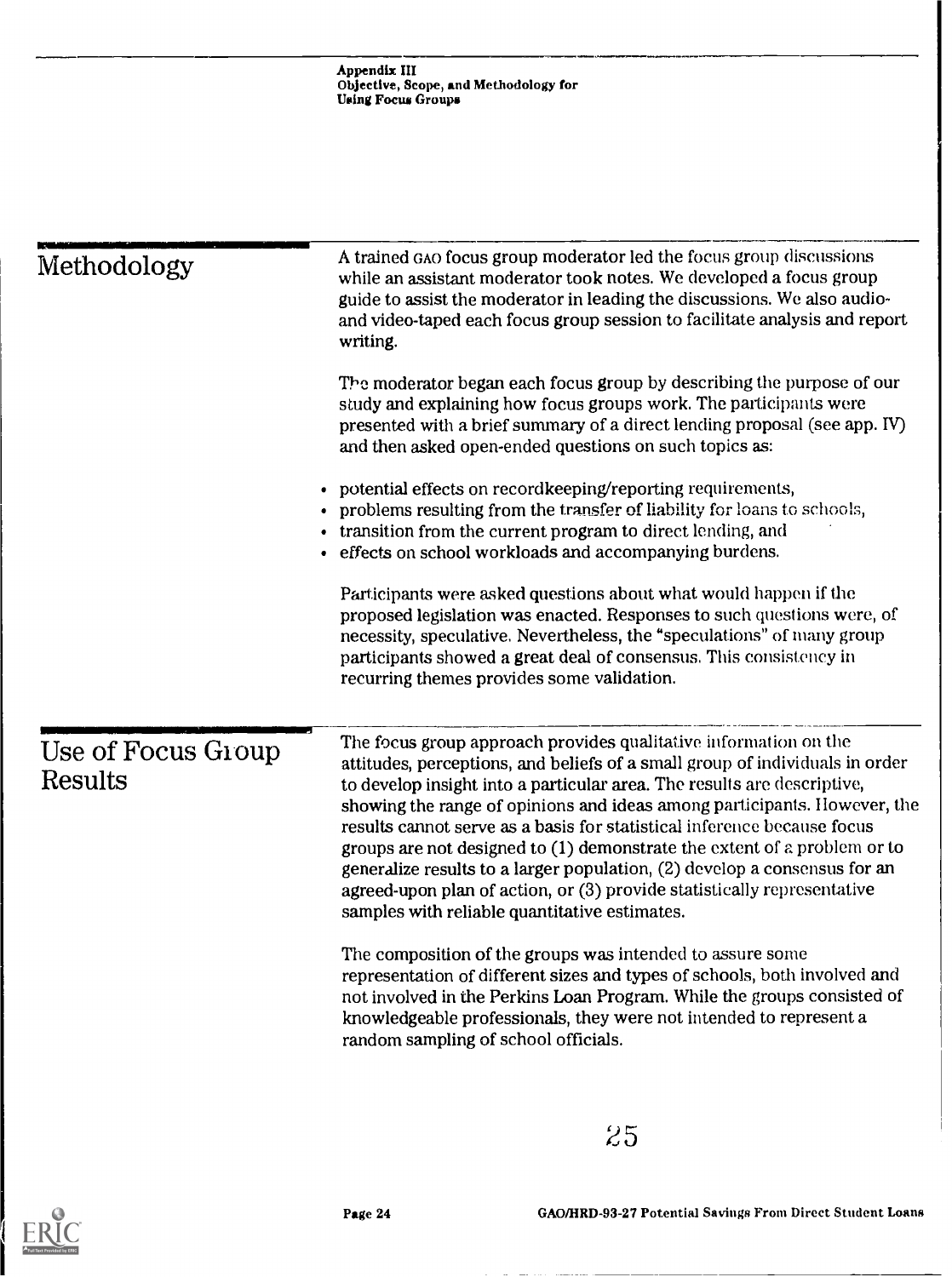# Summary of the Direct Student Loan Proposal Used in Conducting the Focus Groups

The following is a brief summary of a direct lending proposal that GAO's moderator presented to each focus group participant before each session. The proposal closely resembled the direct student loan proposal contained in the House bill for reauthorizing the Higher Education Act (H.R. 3553).

- The direct loan program would operate without lenders, guaranty agencies, or secondary market purchasers. The federal government would provide capital to participating schools, which would either originate loans or make arrangements with third parties to originate loans to their students. Treasury would sell government securities to meet the capital requirements of direct lending.
- Institutions would apply annually to the Department of Education for funding based on the estimated financial needs of their students. On behalf of the government, institutions would determine student and parent eligibility, prepare promissory notes, and allocate loan funds to students following procedures similar to those used in the Perkins Loan Program. Education would disburse funds to the institution by July 1 for the academic year. Beginning July 1, 1994, 500 schools could participate in the program. Another 1,000 schools could participate in the 1995-96 academic year, and all institutions would participate in 1996-97.
- Education would operate the servicing aspects of the program through competitive private sector contracts, including a contract for management of the national direct loan data system, servicing, collection, and loan consolidation. Education would offer students income-contingent, graduated, and conventional repayment plans. Each institution would transmit signed promissory notes to assigned contractors, which would be responsible for servicing and collecting direct loans.
- Like the Stafford Student Loan Program, direct loans would be funded as an entitlement, with no limit on the amount of capital available; student and parent eligibility would determine capital requirements. Direct loans would carry interest rates similar to those charged under the Stafford Program. Neither a student origination fee nor an insurance premium would be charged. Institutions would be provided a \$20-per-loan administrative fee each year.

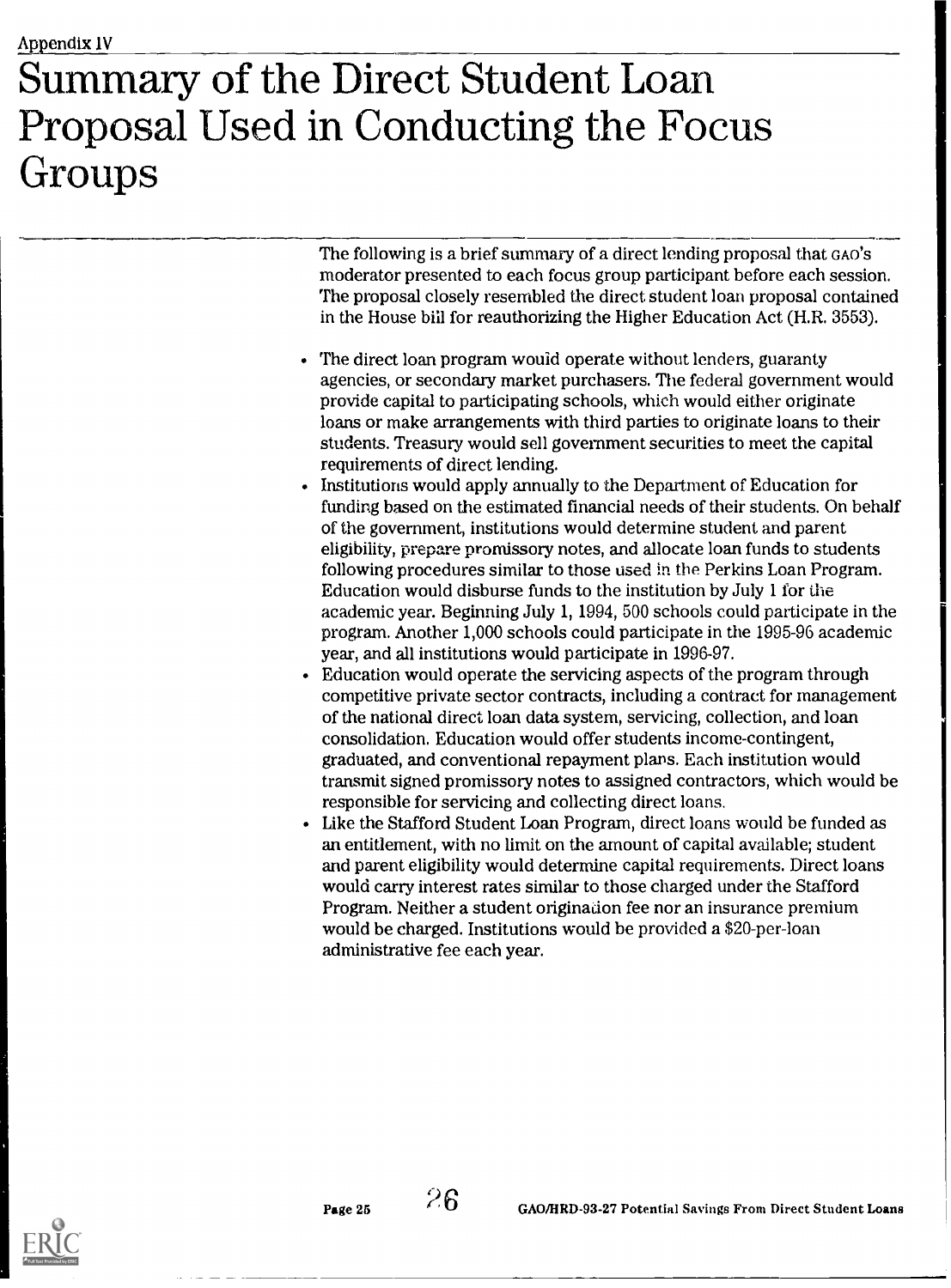# Line Item Comparison of GAO's Estimated Federal Costs for Guaranteed and Direct Student Loan Programs

Table V.1 displays a line item comparison of our cost estimates of guaranteed and direct student loan programs. We expressed these costs in 1994 present value terms for loans made in fiscal years 1994-98. Positive figures represent federal payments; negative figures represent federal receipts. Following the table is a brief discussion of the outlays and receipts shown.

| Table V.1: Comparison of Federal                                       | Present value in millions                                                                                                                                                                                                                       |                     |                     |  |  |
|------------------------------------------------------------------------|-------------------------------------------------------------------------------------------------------------------------------------------------------------------------------------------------------------------------------------------------|---------------------|---------------------|--|--|
| <b>Costs for Guaranteed and Direct</b>                                 |                                                                                                                                                                                                                                                 |                     |                     |  |  |
| <b>Student Loan Programs for Loans</b><br>Made in Fiscal Years 1994-98 | Program outlays and receipts                                                                                                                                                                                                                    | Guaranteed<br>loans | <b>Direct loans</b> |  |  |
|                                                                        | Cost of funds                                                                                                                                                                                                                                   | $\bullet$           | \$18,911            |  |  |
|                                                                        | Borrowers' interest payments                                                                                                                                                                                                                    | $\bullet$           | $-$ \$25,321        |  |  |
|                                                                        | Interest benefits                                                                                                                                                                                                                               | \$7,243             | \$6,428             |  |  |
|                                                                        | Special allowance payments                                                                                                                                                                                                                      | \$2,105             |                     |  |  |
|                                                                        | Net default                                                                                                                                                                                                                                     | \$7,038             | \$8,242             |  |  |
|                                                                        | Servicing and loan origination costs                                                                                                                                                                                                            |                     | \$4,769             |  |  |
|                                                                        | Administrative cost allowance (to guaranty agencies)<br>less reinsurance fees                                                                                                                                                                   | \$519               |                     |  |  |
|                                                                        | Insurance premiums                                                                                                                                                                                                                              |                     | $-$1,149$           |  |  |
|                                                                        | Origination fees                                                                                                                                                                                                                                | $-$2,606$           | $-$2,651$           |  |  |
|                                                                        | Federal administrative costs                                                                                                                                                                                                                    | \$253               | \$445               |  |  |
|                                                                        | Start-up costs                                                                                                                                                                                                                                  |                     | \$54                |  |  |
|                                                                        | Present value of net federal costs                                                                                                                                                                                                              | $$14,551$ *         | \$9,728             |  |  |
|                                                                        | aThe sum of items shown does not equal the total due to rounding.                                                                                                                                                                               |                     |                     |  |  |
| <b>Cost of Funds</b>                                                   | Interest payments for federal securities used to provide student loan<br>capital. With respect to Stafford loans, these costs only pertain to loans in<br>repayment; interest accruing before this period is shown as interest<br>benefit cost. |                     |                     |  |  |
| Borrowers' Interest<br>Payments                                        | Amounts owed by students before adjustments for defaults, death,<br>disability, and bankruptcy. This also includes capitalized interest for SLS<br>loans.                                                                                       |                     |                     |  |  |



Page 26 GAO/IIRD-93-27 Potential Savings From Direct Student Loans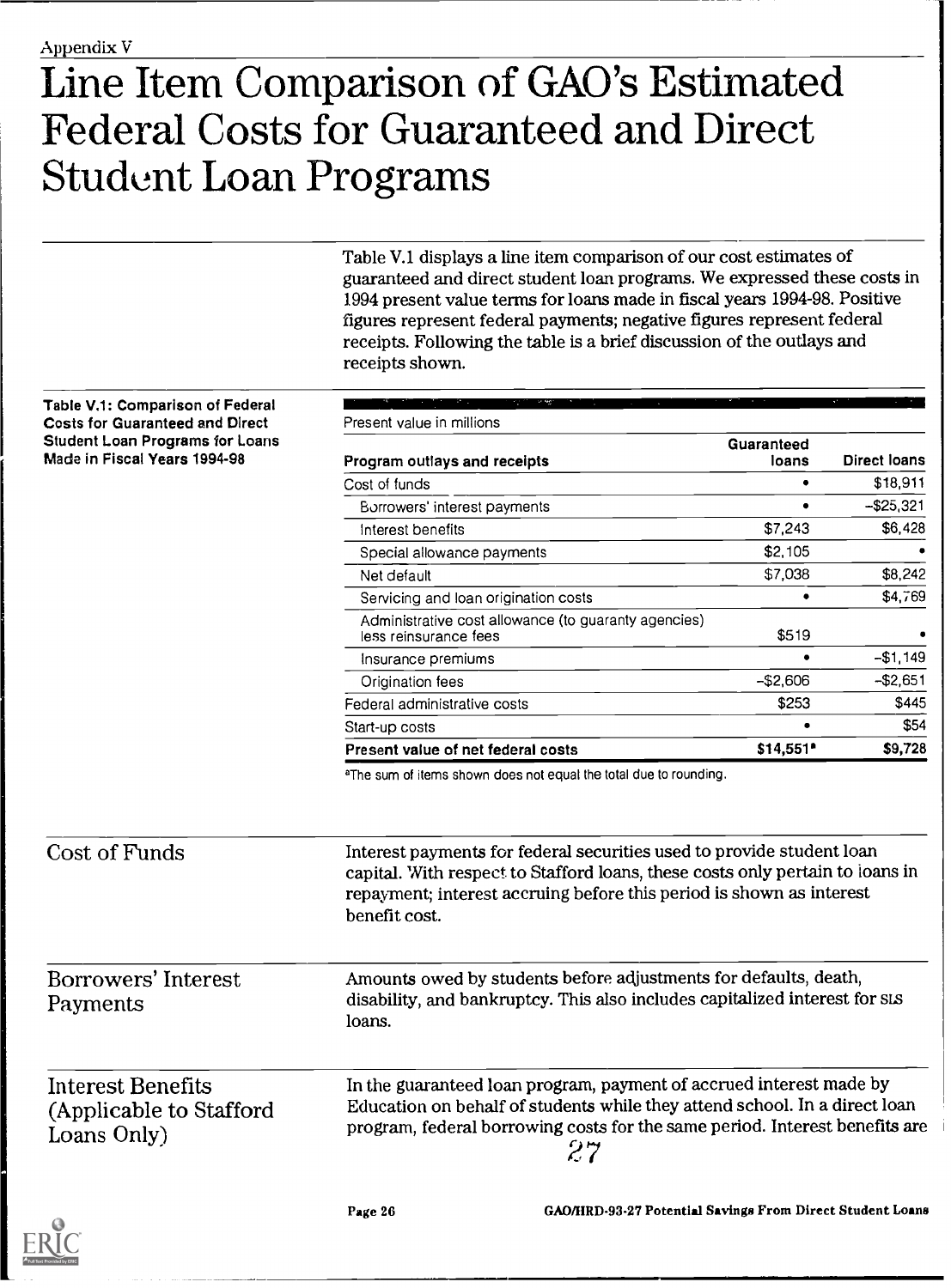|                                                | lower for direct loans because the estimated federal cost of borrowing is<br>less than students' interest rate.                                                                                                                                                                                                                                         |  |
|------------------------------------------------|---------------------------------------------------------------------------------------------------------------------------------------------------------------------------------------------------------------------------------------------------------------------------------------------------------------------------------------------------------|--|
| <b>Special Allowance</b><br>Payments           | Quarterly subsidy payments to lenders of guaranteed student<br>loans-eliminated with direct lending.                                                                                                                                                                                                                                                    |  |
| Net Default                                    | Default costs after adjustments for collections and related costs. Although<br>we assumed the same default rate for both programs, the federal cost of<br>defaults is higher in a direct loan program because (1) outlays would<br>occur earlier and (2) in guaranteed loan programs, guaranty agencies<br>sometimes absorb a portion of default costs. |  |
| Servicing and Loan<br><b>Origination Costs</b> | Primarily borne by the note holder of guaranteed loans, incurred by<br>Education under a direct loan program.                                                                                                                                                                                                                                           |  |
| <b>Administrative Cost</b><br>Allowance        | Quarterly payments, net of reinsurance fees, made to guaranty agencies as<br>reimbursement for their administrative expenses-eliminated with direct<br>lending.                                                                                                                                                                                         |  |
| <b>Insurance Premiums</b>                      | Fees for insuring loans against losses, now received by guaranty agencies,<br>would become federal receipts with direct lending.                                                                                                                                                                                                                        |  |
| <b>Origination Fees</b>                        | A fee charged to borrowers to help defray program costs. In a direct loan<br>program the present value is somewhat higher because Education would<br>collect them sooner by deducting them before loan disbursement.                                                                                                                                    |  |
| <b>Federal Administrative</b><br>Costs         | Include Education's costs for computer systems, training, and program<br>review staff.                                                                                                                                                                                                                                                                  |  |
| <b>Start-Up Costs</b>                          | Include Education's fiscal year 1993 costs for computer systems<br>development, training, and program oversight staff.                                                                                                                                                                                                                                  |  |

 $\hat{\mathbf{v}}$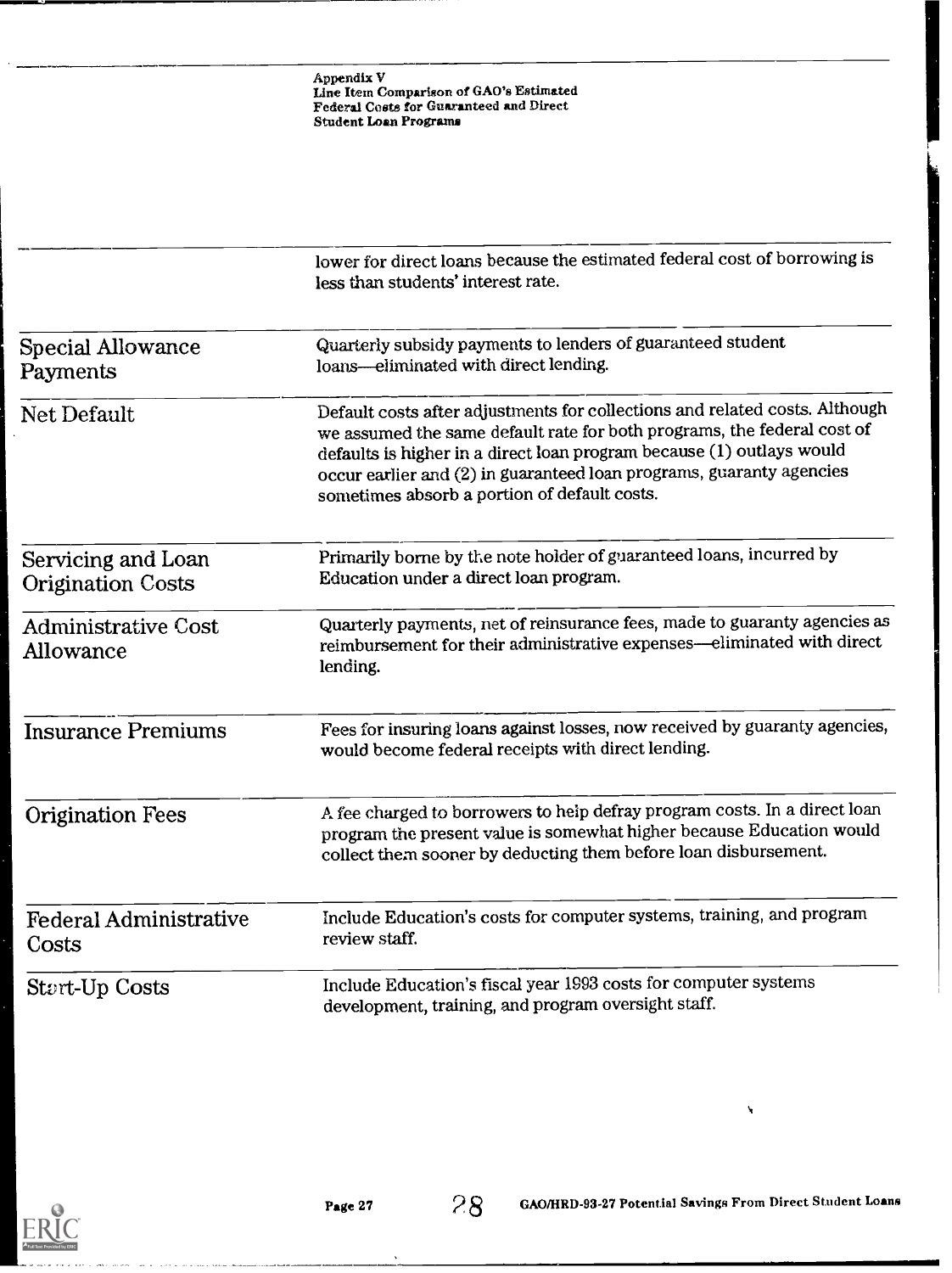# Annual and Cumulative Cost Savings From a Direct Loan Program





Savings for loans committed in the year Cumulative savings

aThe figure for fiscal year 1994 includes estimated fiscal year 1993 start-up costs of about \$54 million for the direct loan program.

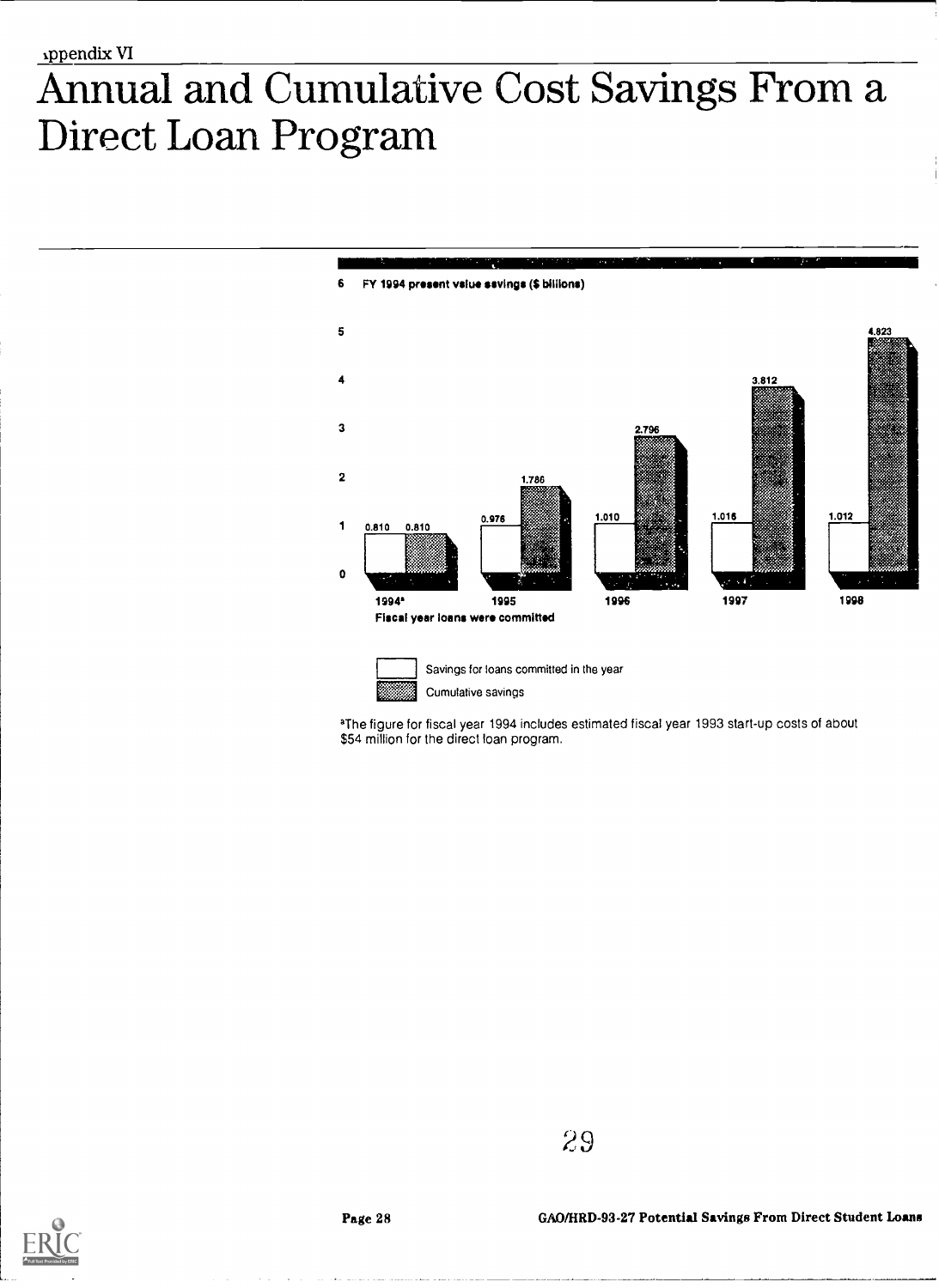# Cost Savings by Type of Loan for Fiscal Years 1994-98



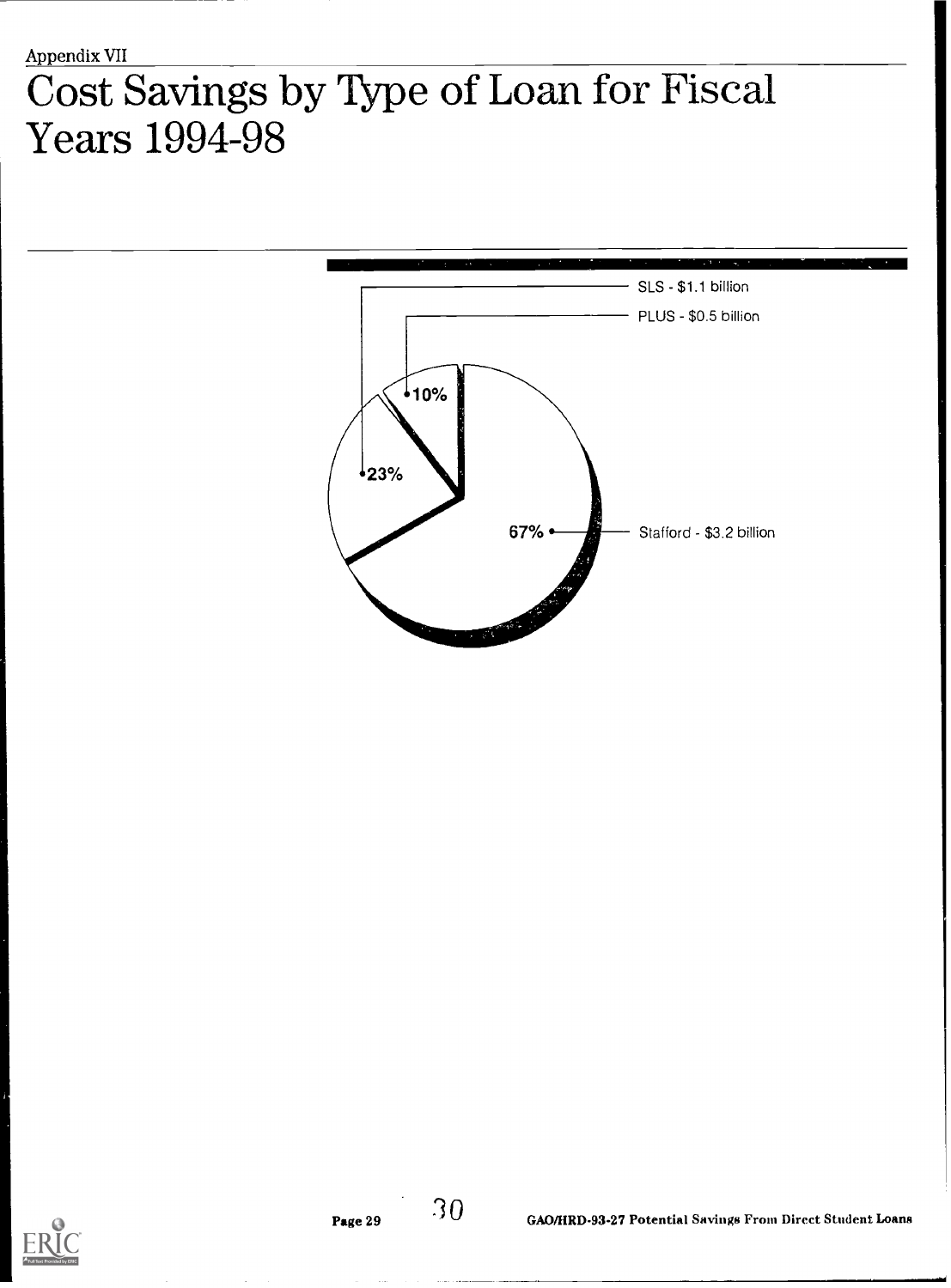# Effect of the Higher Education Amendments of 1992 on GAO's Baseline Savings Estimate

We based our comparative cost analysis on the Stafford Student Loan Program as it existed before the Higher Education Amendments of 1992. Besides renaming the program the Federal Family Education Loan Program, the amendments changed some of the loan terms and conditions for Stafford, PLUS, and SLS loans. The aggregate effect of these changes on our baseline cost estimates was minimal, reducing our estimate of the savings potential of direct loans from \$4.8 billion to about \$4.7 billion. Table VIII.1 shows the individual and combined effects of these provisions on our baseline savings estimate for loans made in the fiscal year 1994-98 period.

## Table VIII.1: Estimated Effects of 1992 Higher Education Act Amendments<sup>®</sup>

|                                                               | GAO's baseline assumption                                                                                       | <b>Effect of Higher Education</b><br><b>Amendments of 1992</b>                | Increase or<br>decrease in<br>GAO's<br>baseline<br>savings<br>(millions) |
|---------------------------------------------------------------|-----------------------------------------------------------------------------------------------------------------|-------------------------------------------------------------------------------|--------------------------------------------------------------------------|
| Special allowance payment factor                              | 3.25%                                                                                                           | 3.10%                                                                         | $-$293$                                                                  |
| Origination fees                                              | 5% fee for Stafford loans                                                                                       | 5% fee for Stafford, SLS, and PLUS<br>loans                                   | 0                                                                        |
| Student interest rates on Stafford<br>loans                   | 8% for 4 years of repayment, then 10%<br>with adjustments for payments above<br>3.25% over 91- day T-bill yield | 3.1% above the 91-day T- bill yield<br>capped at 9%                           | $-591$                                                                   |
| Student interest rates on SLS and<br>PLUS loans               | 3.25% above 52-week T-bills yield<br>capped at 12%                                                              | 3.1% above the T-bill yield capped at<br>11% percent for SLS and 10% for PLUS | $-137$                                                                   |
| Average Stafford loan amountsbc                               | Average Stafford loan:<br>FY 1994, \$2,914<br>FY 1998, \$3,155                                                  | Average Stafford Ioan:<br>FY 1994, \$3,371<br>FY 1998, \$3,831                | 361                                                                      |
|                                                               | Number of Stafford loans:<br>FY 1994, 4.0 million<br>FY 1998, 4.5 million                                       | Number of Stafford loans:<br>FY 1994, 5.9 million<br>FY 1998, 6.9 million     | 646                                                                      |
| Net effect on GAO's baseline<br>savings estimate <sup>d</sup> |                                                                                                                 |                                                                               | $-108$                                                                   |

aPresent value of savings for loans made in fiscal years 1994-98.

bThese revised loan estimates reflect changes made by the Higher Education Amendments as well as other changes.

cThe table shows average loan amounts and loan volume for Stafford as an example, but the change in our baseline estimate also reflects revised estimates for the SLS and PLUS programs.

dThe combined effect difters from the sum of the individual effects due to interaction between simultaneous changes.

31



GAO/HRD-93-27 Potential Savings From Direct Student Loans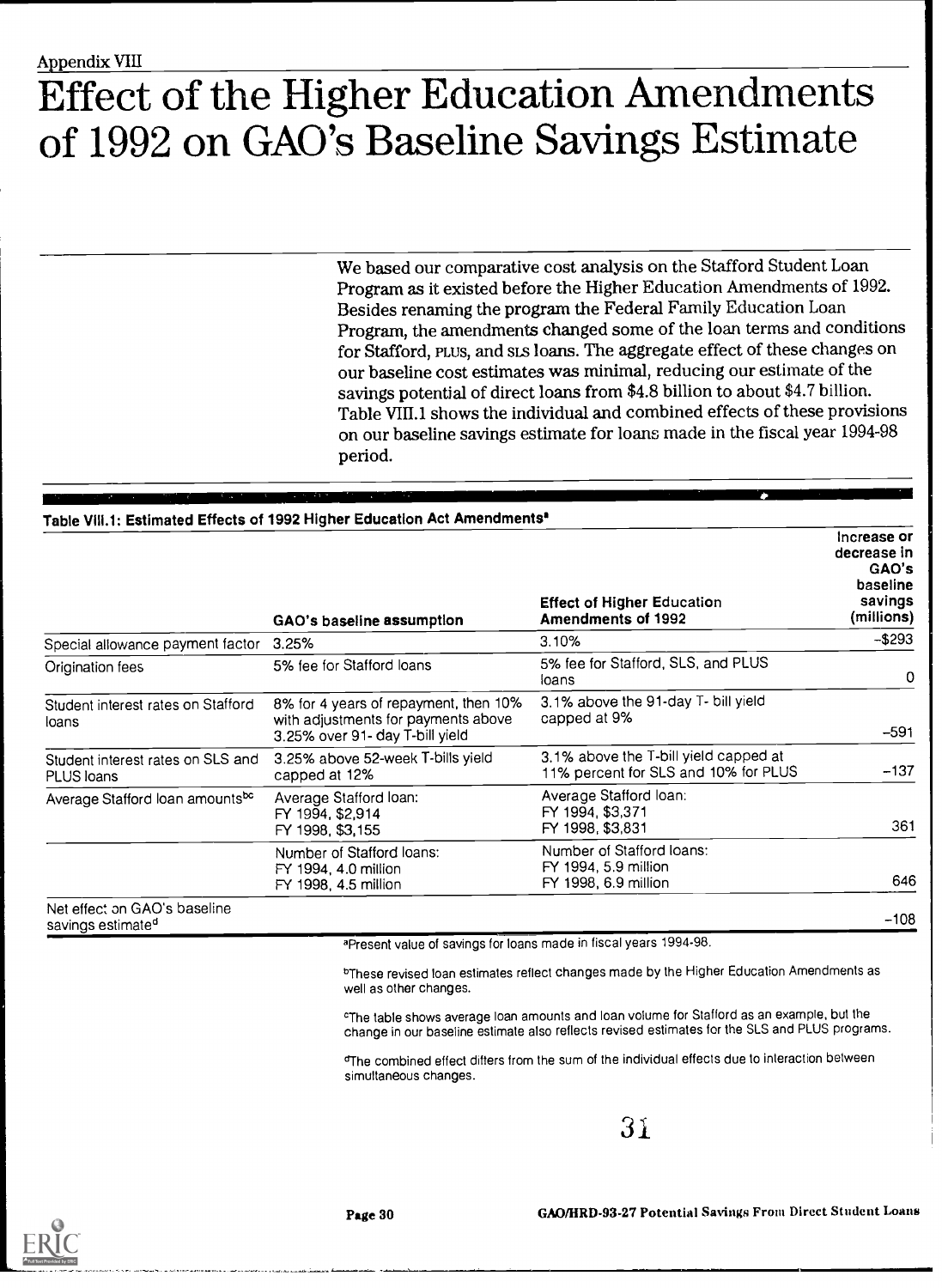## Appendix IX Major Contributors to This Report

| <b>Human Resources</b><br>Division,<br>Washington, D.C. | Joseph J. Eglin, Jr., Senior Assistant Director, (202) 512-7012<br>Wayne B. Upshaw, Assistant Director<br>Luann M. Moy, Senior Social Science Analyst/Focus Group Moderator<br>Linda L. Stinson, Social Science Analyst/Focus Group Moderator |  |  |
|---------------------------------------------------------|-----------------------------------------------------------------------------------------------------------------------------------------------------------------------------------------------------------------------------------------------|--|--|
| Los Angeles Regional<br><b>Office</b>                   | Revae E. Steinman, Regional Assignment Manager<br>Nancy K. Kawahara, Evaluator-in-Charge (Focus Group Analysis)<br>Cheryl L. Gordon, Evaluator                                                                                                |  |  |
| <b>Seattle Regional</b><br><b>Office</b>                | Charles M. Novak, Regional Assignment Manager<br>Benjamin P. Pfeiffer, Evaluator-in-Charge (Comparative Cost Analysis)<br>Susie Anschell, Evaluator<br>Kelly J. Campbell, Evaluator                                                           |  |  |



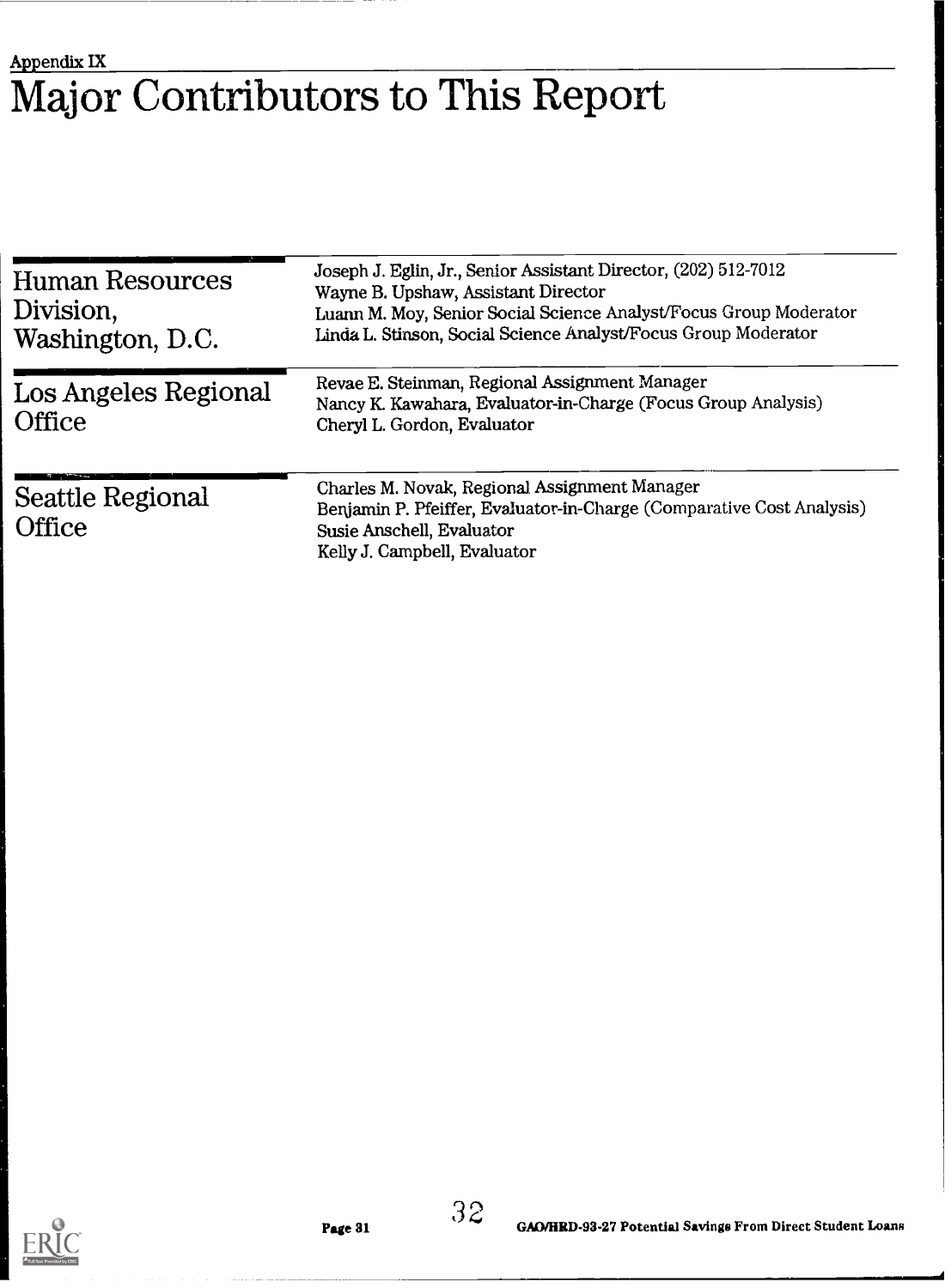# Related GAO Products

Stafford Student Loans: Prompt Payment of Origination Fees Could Reduce Costs (GAO/HRD-92-61, July 24, 1992).

Guaranteed Student Loans: Eliminating Interest Rate Floors Could Generate Substantial Savings (GAO/HRD-92-113, July 21, 1992).

Stafford Student Loans: Lower Subsidy Payments Could Achieve Savings Without Affecting Access (GAO/HRD-92-7, Jan. 6, 1992).

Direct Student Loans Could Save Money and Simplify Program Administration (GAO/T-HRD-92-8, Oct. 29, 1991).

Student Loans: Direct Loans Could Save Money and Simplify Program Administration (GAO/HRD-91-144BR, Sept. 27, 1991).

Vulnerabilities in the Stafford Student Loan Program (GAO/T-HRD-91-33, May 29, 1991).

Management Letter (GAO/AFMD-91-53ML, April 1991).

Guaranteed Student Loans: Profits of Secondary Market Lenders Vary Widely (GAO/IIRD-90-130BR, Sept. 28, 1990).

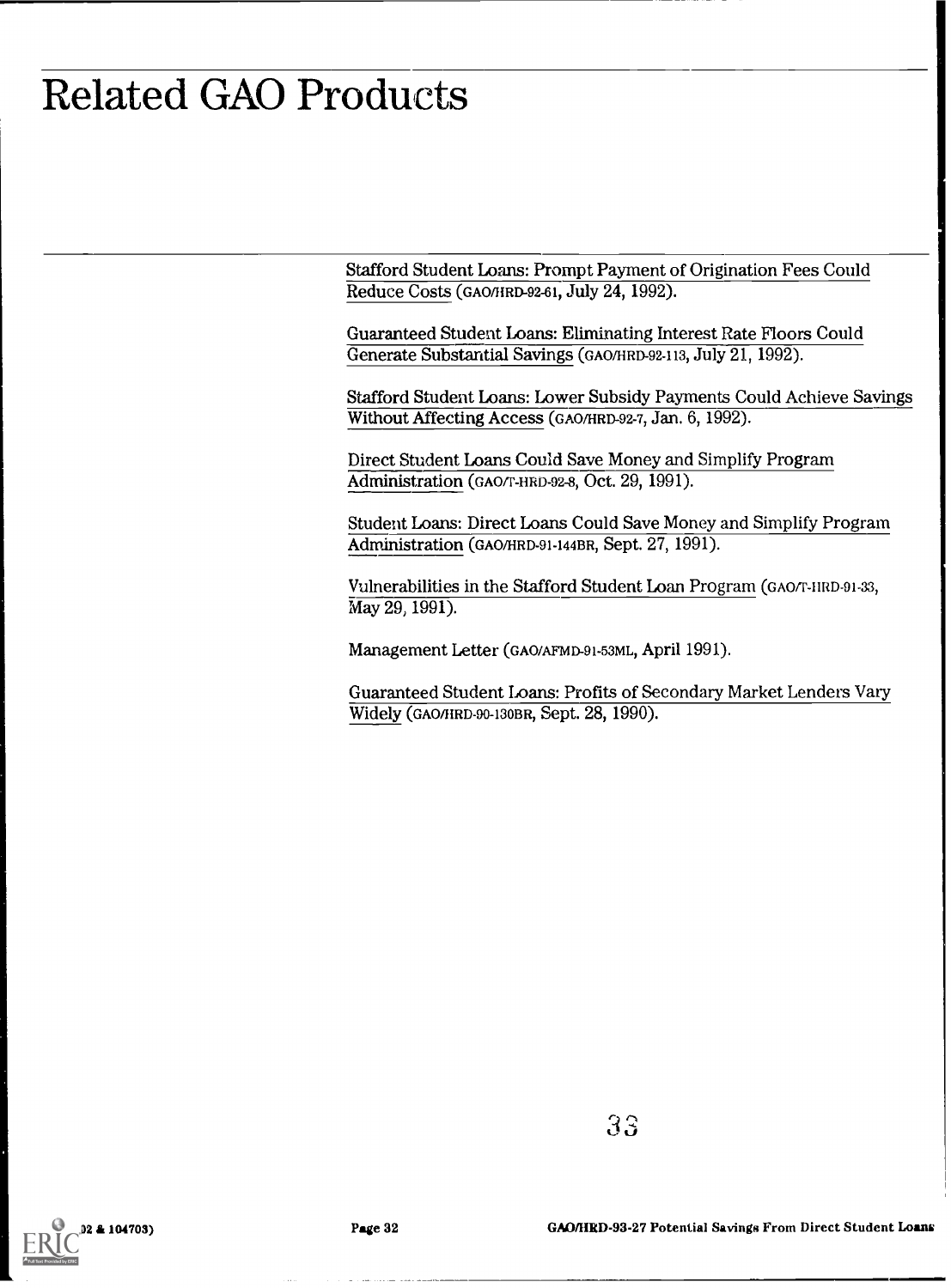ERI

Ordering Information

The first copy of each GAO report is free. Additional copies are \$2 each. Orders should be sent to the following address, accompanied by a check or money order made out to the Superintendent of Documents, when necessary. Orders for 100 or more copies to be mailed to a single address are discounted 25 percent.

 $\mathbf{v}$ 

V.S. General:Accounting Office P.O. Box 6015 Gaithersburg, MD 20877

Orders may also be placed by calling (202) 275-6241.

 $\bullet$